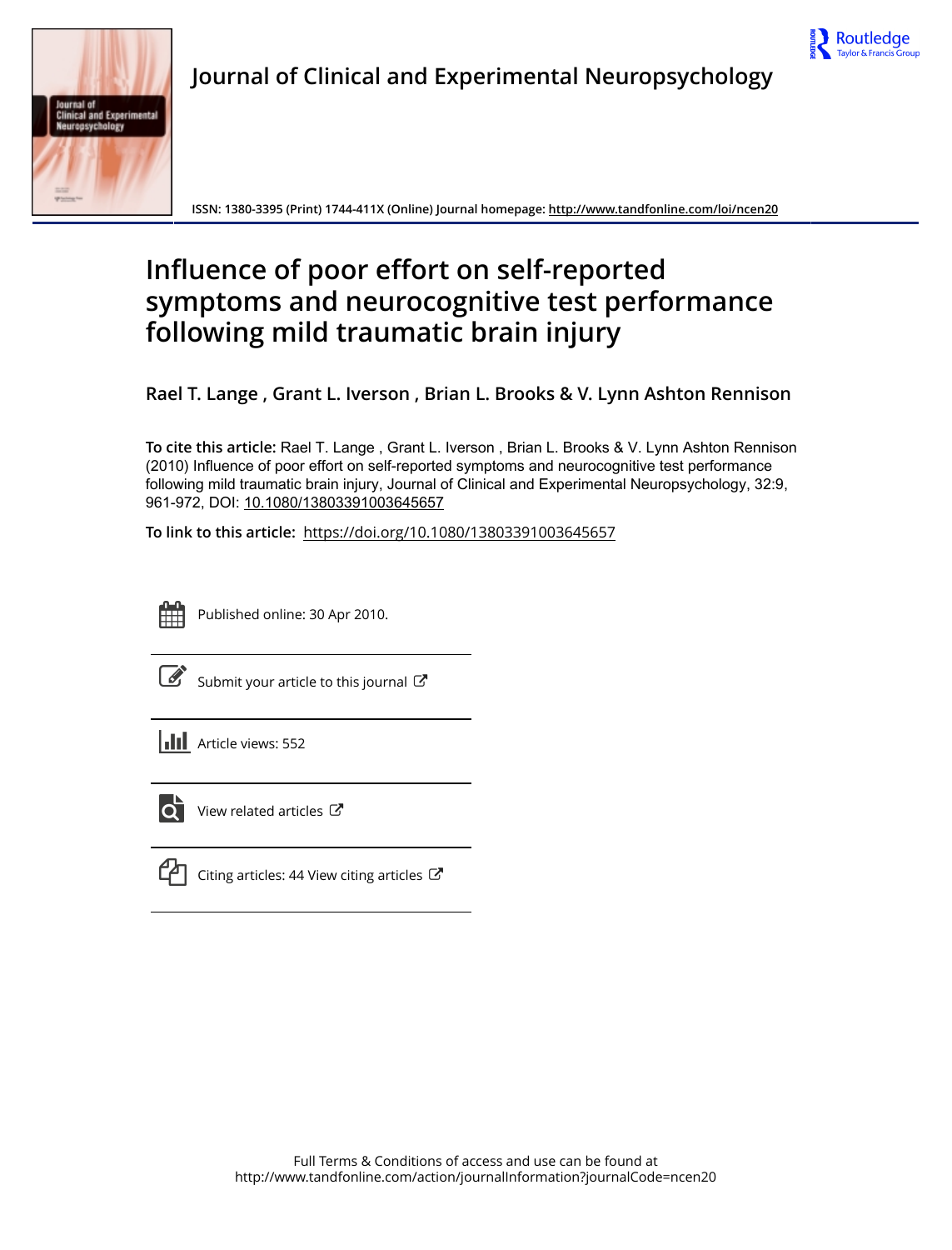# Influence of poor effort on self-reported symptoms **and neurocognitive test performance following mild traumatic brain injury**

Rael T. Lange,<sup>1,2</sup> Grant L. Iverson,<sup>2,1</sup> Brian L. Brooks,<sup>3,4</sup> **and V. Lynn Ashton Rennison5,6**

<sup>1</sup>British Columbia Mental Health & Addiction Services, Vancouver, British Columbia, Canada 2 University of British Columbia, Vancouver, British Columbia, Canada

3 Alberta Children's Hospital, Calgary, Alberta, Canada

4 University of Calgary, Alberta, Canada

<sup>5</sup>Fraser Health Concussion Clinic, Coquitlam, British Columbia, Canada

6 Royal Columbian Hospital, New Westminster, British Columbia, Canada

When considering a diagnosis of postconcussion syndrome, clinicians must systematically evaluate and eliminate the possible contribution of many differential diagnoses, comorbidities, and factors that may cause or maintain self-reported symptoms long after mild traumatic brain injury (MTBI). One potentially significant contributing factor is symptom exaggeration. The purpose of the study is to examine the influence of poor effort on selfreported symptoms (postconcussion symptoms and cognitive complaints) and neurocognitive test performance following MTBI. The MTBI sample consisted of 63 referrals to a concussion clinic, evaluated within 5 months post injury ( $M = 2.0$ ,  $SD = 1.0$ , range = 0.6–4.6), who were receiving financial compensation from the Workers' Compensation Board. Participants completed the Post-Concussion Scale (PCS), British Columbia Cognitive Complaints Inventory (BC-CCI), selected tests from the Neuropsychological Assessment Battery Screening Module (S-NAB), and the Test of Memory Malingering (TOMM). Participants were divided into two groups based on TOMM performance (15 fail, 48 pass). There were significant main effects and large effect sizes for the PCS ( $p = .002$ ,  $d = 0.79$ ) and BC-CCI ( $p = .011$ ,  $d = 0.98$ ) total scores. Patients in the TOMM fail group scored higher than those in the TOMM pass group on both measures. Similarly, there were significant main effects and/ or large effect sizes on the S-NAB. Patients in the TOMM fail group performed more poorly on the Attention  $(p = .004, d = 1.26)$ , Memory  $(p = .006, d = 1.16)$ , and Executive Functioning  $(p > .05, d = 0.70)$  indexes. These results highlight the importance of considering the influence of poor effort, in conjunction with a growing list of factors that can influence, maintain, and/or mimic the persistent postconcussion syndrome.

*Keywords:* Postconcussion symptoms; Response bias; Symptom validity testing; Test of Memory Malingering.

## **INTRODUCTION**

When considering a diagnosis of postconcussion syndrome, clinicians must systematically evaluate and eliminate the possible contribution of many differential diagnoses, comorbidities, and factors that may *cause, mimic, or maintain* self-reported symptoms long after a mild traumatic brain injury (MTBI). Such factors include, but are not limited to: (a) the nonspecificity of postconcussion-like symptoms reported in healthy and non-TBI clinical groups (e.g., Dunn, Lees-Haley, Brown, Williams, & English, 1995; Iverson & Lange, 2003; Mickeviciene et al., 2004; Smith-Seemiller, Fow, Kant, & Franzen, 2003; Sullivan, Hall, Bartolacci, Sullivan, & Adams, 2002; Trahan, Ross, & Trahan, 2001); (b) premorbid personality characteristics (Garden, Sullivan, &

A portion of these data was presented at the International Neuropsychological Society conference, February 2010, Acapulco, Mexico. This research was granted ethical clearance by the University of British Columbia Behavioral Research Ethics Board. Address correspondence to Rael T. Lange, British Columbia Mental Health and Addiction Services, PHSA Research and Networks, Suite 201, 601 West Broadway Street, Vancouver, British Columbia, V5Z 4C2, Canada (E-mail: rael[.lange@gmail.com](mailto:lange@gmail.com)).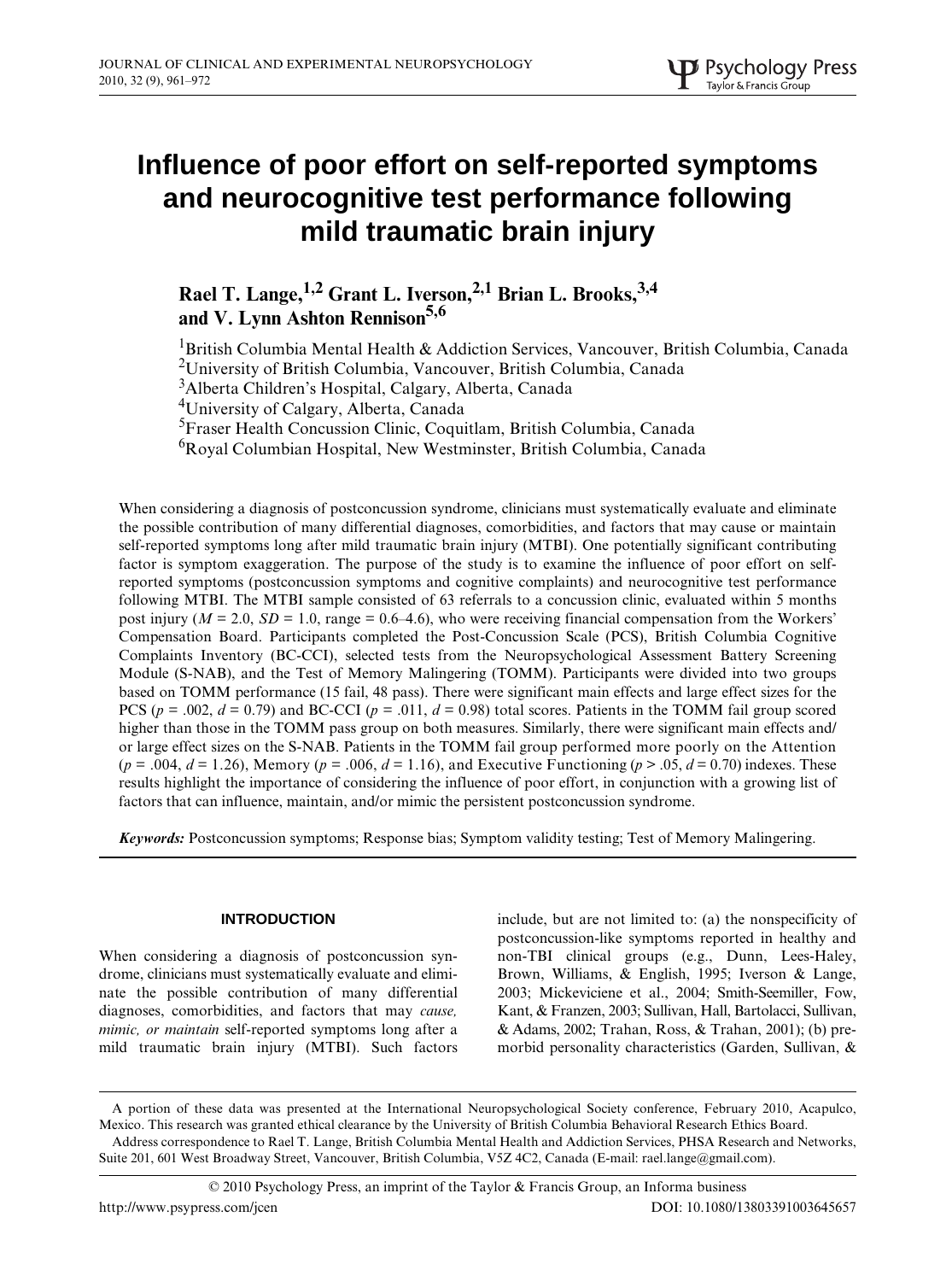Lange, 2010; Greiffenstein & Baker, 2001); (c) different methods used to elicit and document symptoms (Iverson, Brooks, Ashton, & Lange, 2009); (d) depression (Iverson, 2006; Suhr & Gunstad, 2002b); and (e) the role of various social–psychological factors (e.g., Ferguson, Mittenberg, Barone, & Schneider, 1999; Gunstad & Suhr, 2001; Hahn, 1997; Iverson, Lange, Brooks, & Ashton Rennison, 2010; Suhr & Gunstad, 2002a, 2005).

Without doubt, one potentially significant factor that clinicians must evaluate when considering a diagnosis of postconcussion syndrome is the influence of poor effort during cognitive testing and symptom exaggeration. Concerns regarding the role of financial compensation on symptom reporting have been expressed for many years (Binder & Rohling, 1996; Cook, 1972; Miller, 1961; Paniak et al., 2002; Reynolds, Paniak, Toller-Lobe, & Nagy, 2003). The majority of neuropsychologists routinely use measures of effort (Sharland & Gfeller, 2007), and position statements from leading neuropsychology organizations clearly state that measures of effort are an essential part of a neuropsychological evaluation (Bush et al., 2005; Heilbronner, Sweet, Morgan, Larrabee, & Millis, 2009). The position statement of the National Academy of Neuropsychology even goes as far as stating that "the clinician should be prepared to justify a decision *not* to assess symptom validity as part of a neuropsychological evaluation" (Bush et al., 2005, p. 421).

Typically, an evaluation of a patient with persisting problems following MTBI focuses on, but is certainly not limited to, the assessment of various self-reported symptoms (e.g., postconcussion symptoms and cognitive complaints), neurocognitive abilities (a brief or comprehensive evaluation), and effort (i.e., effort testing). The methods and procedures used might be selected based on the *DSM–IV* (*Diagnostic and Statistical Manual of Mental Disorders–Fourth Edition*) Category B and C research criteria for postconcussional disorder<sup>1</sup> that require the establishment of the presence of self-reported postconcussion symptoms and "evidence from neuropsychological testing or quantified cognitive assessment of difficulty in attention (concentrating, shifting focus of attention, performing simultaneous cognitive tasks) or memory (learning or recalling information)" (American Psychiatric Association, 2000, p. 761). There are a variety of ways in which a person might exaggerate symptoms (Nelson, Sweet, Berry, Bryant, & Granacher, 2007a). A person who chooses to appear more symptomatic or impaired than is actually the case is likely to (a) exaggerate cognitive deficits during neurocognitive testing, (b) exaggerate self-reported symptoms (i.e., cognitive

complaints or postconcussion symptoms), or (c) both. Intuitively, it seems obvious that individuals who fail effort testing will score lower on neurocognitive testing in general (Backhaus, Fichtenberg, & Hanks, 2004; Constantinou, Bauer, Ashendorf, Fisher, & McCaffrey, 2005), and there is literature to support this (see Vickery, Berry, Inman, Harris, & Orey, 2001, for a meta-analytic review). However, it is not obvious whether poor effort will also be associated with exaggeration of self-reported symptoms (Green, 2007).

To date, there are only three studies that have specifically examined the influence of poor effort on selfreported postconcussion symptoms and cognitive complaints following MTBI. Iverson and colleagues (Iverson et al., 2010) examined the "good old days" bias in 90 patients receiving Workers' Compensation benefits following MTBI. In this study, postinjury symptom reporting and the "good old days" bias was associated with effort testing results. Patients who failed the Test of Memory Malingering (TOMM) not only reported more postinjury symptoms on the British Columbia Postconcussion Symptom Inventory (BC-PSI, Iverson, Zasler, & Lange, 2007b) than patients who passed the TOMM, but also retrospectively reported fewer symptoms prior to their injury. Tsanadis and colleagues (Tsanadis et al., 2008) compared self-reported symptoms on the Postconcussive Symptom Questionnaire (PSQ) in 158 patients evaluated in an outpatient Neuropsychology program following TBI (133 moderate-to-severe TBI, 25 mild TBI who failed effort tests). Patients with MTBIs who failed effort testing reported more symptoms post injury on the psychological, cognitive, and somatic indexes (but not the infrequency index) of the PSQ than did patients who sustained moderate-to-severe TBIs. In a follow-up study by these authors using the same sample, Tsanadis and colleagues (Tsanadis, Montoya, Millis, Hanks, & Fichtenberg, 2007) developed the Negative Impression Management (NIM) scale for the PSQ. Using the optimal cutoff score, the NIM had a sensitivity of .67 and specificity of .85 for detecting those patients with MTBIs who failed effort testing.

To our knowledge, no other studies have specifically examined the relationship between effort test failure and the reporting of postconcussion symptoms (or cognitive complaints) in a MTBI sample. However, other studies have examined the relationship between effort test performance and psychological test results, such as the Minnesota Multiphasic Personality Inventory–Second Edition (MMPI–2), in both TBI and non-TBI samples with mixed results. Some researchers have reported that failure on effort tests is associated with (a) exaggerated memory complaints in non-head-injury disability claimants (Gervais, Ben-Porath, Wygant, & Green, 2008); (b) MMPI–2 scale elevations (i.e., Hs1, D2, Hy3, Pt7, Sc8) in personal injury litigants (78% alleged MTBI; Larrabee, 2003b), MTBI personal injury litigants (Boone & Lu, 1999; Suhr, Tranel, Wefel, & Barrash, 1997), and personal injury litigants and disability claimants (Henry, Heilbronner, Mittenberg, Enders, & Domboski, 2009); (c) MMPI–2 scale elevations (i.e., RC1, RC8) in civil personal injury litigants (33% MTBI) and criminal

<sup>&</sup>lt;sup>1</sup>It is important to note that postconcussional disorder is not an official *DSM–IV* diagnostic category. *DSM–IV* presents only research criteria for postconcussional disorder in an effort to provide a common language for researchers and clinicians who are interested in studying this disorder. At the time of development of the *DSM–IV*, criteria for postconcussional disorder were proposed but were not included as an official category due to a lack of sufficient information (see American Psychiatric Association, 2000, p. 759, for more information).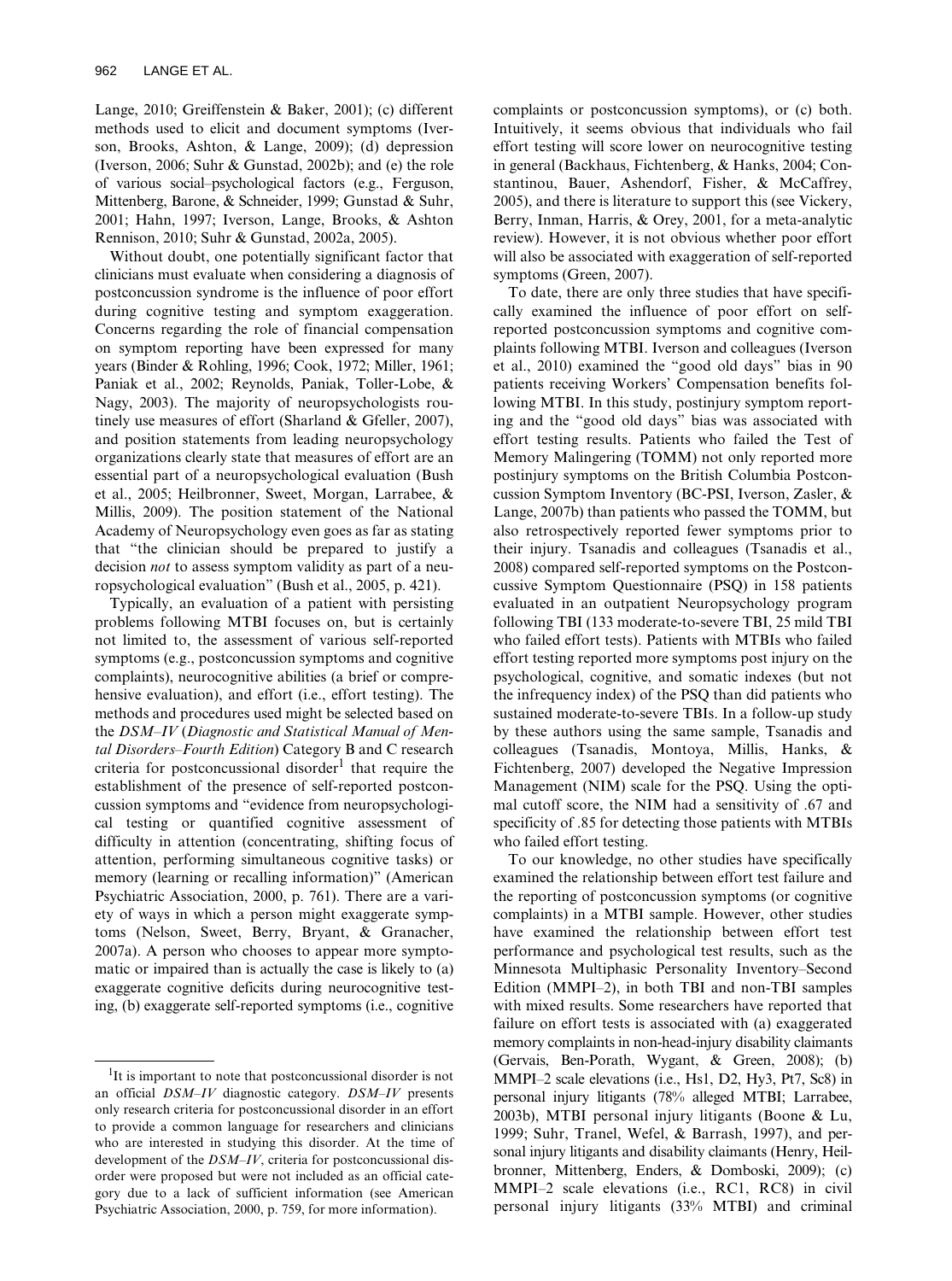defendants (Wygant et al., 2007); (d) exaggerated selfreported attention-deficit/hyperactivity disorder (ADHD) symptoms (Suhr, Hammers, Dobbins-Buckland, Zimak, & Hughes, 2008), and (e) exaggerated self-reported pain symptoms in personal injury litigants (86% alleged MTBI, Larrabee, 2003c, and non-head-injured disability claimants, Gervais, Rohling, Green, & Ford, 2004). In contrast, some researchers have failed to support a relation between effort tests and self-reported symptoms, with no association found between effort test performance and (a) Millon Clinical Multiaxial Inventory (MCMI–III) scale elevations in personal injury litigants (94% TBI; Ruocco et al., 2008); (b) self-reported symptoms of anxiety, posttraumatic stress disorder (PTSD), depression, nonsyndromal psychiatric complaints, or whiplash, in personal injury litigants (32% TBI; Stevens, Friedel, Mehren, & Merten, 2008); or (c) self-reported depression and anxiety in treatment-seeking patients following acquired brain injury (Locke, Smigielski, Powell, & Stevens, 2008). Despite the mixed findings, the majority of studies do support a relation between effort test failure and exaggerated selfreported symptoms on psychological tests.

The primary purpose of this study is to examine the influence of poor effort on self-reported symptoms (postconcussion and cognitive complaints) following MTBI. It is hypothesized that patients evaluated following a MTBI and who fail the TOMM will endorse a greater degree of self-reported symptoms (i.e., postconcussion symptoms and cognitive complaints) than do those patients evaluated following a MTBI and who passed the TOMM. A secondary purpose of this study is to examine the influence of poor effort on neurocognitive test performance as measured by the Screening Module of the Neuropsychological Assessment Battery (S-NAB; Stern & White, 2003). Although the relationship between poor effort and lower scores on a variety of neurocognitive tests is well established (Gervais et al., 2004; Green, 2007; Locke et al., 2008), to date, there are no independent studies that have evaluated the influence of cognitive effort test performance on the S-NAB (although some data from an analog malingering study are presented in the test manual; see White & Stern, 2003). It is hypothesized that patients evaluated following a MTBI and who failed the TOMM will perform worse on neurocognitive testing than do those patients who pass the TOMM.

#### **METHOD**

#### **Participants**

Participants were 63 patients (62.9% male) who were evaluated between September 2005 and March 2008 as part of a specialty clinic for people who are slow to recover from a mild traumatic brain injury. These patients were selected from a larger sample (*n* = 151) of consecutive referrals to this concussion clinic in Vancouver, British Columbia, Canada. The vast majority of cases were referred for intake assessments and/or cognitive screening evaluations (94%). A total of 4 additional patients, referred for full neuropsychological evaluations

and who met the inclusion criteria below, were also included. Patients were included in the sample if (a) they had sustained an MTBI ( $n = 134$ , 88.7% of total sample), (b) English was their first language or they had sufficient English fluency to complete the interview, questionnaires, and neurocognitive testing  $(n = 131, 86.8\%$  of total sample), (c) they had been administered the TOMM ( $n = 87, 57.6\%$  of total sample), (d) they had completed the Post-Concussion Scale (PCS:  $n = 134$ , 88.7% of total sample) and British Columbia Cognitive Complaints Inventory (BC-CCI;  $n = 139, 92.1\%$  of total sample), and (e) they had been tested within 6 months of injury ( $n = 140$ , 92.1% of total sample). A total of 63 patients met all five criteria.

All patients were receiving financial compensation through the provincial Workers' Compensation system at the time of evaluation. Patients were referred to the Concussion Clinic by their case manager if they were unable to return to work within 30 days following an injury. For the vast majority of patients, medical records were not available for review. For these patients, classification of MTBI was based on (a) self-reported loss of consciousness (LOC), posttraumatic amnesia (PTA), posttraumatic confusion (PTC), and (b) information regarding their injury as supplied by the case manager (e.g., witnessed LOC). We had a relatively low threshold for diagnosing the injury in that the person simply needed a plausible mechanism of injury combined with, at minimum, some degree of altered consciousness or confusion. As such, this sample includes a broad range of MTBI cases, from very mild injuries to injuries involving several hours of posttraumatic amnesia. Two previous studies involving patients from this cohort have been published (Iverson et al., 2009; Iverson et al., 2010).

The mean age and education of the sample was 42.8 years  $(SD = 12.3)$  and 12.5 years  $(SD = 2.0)$ , respectively. Ethnicity of the sample was predominantly Caucasian (74.2%), with 9.7% East Indian, 4.8% Asian, 3.2% First Nations (i.e., aboriginal Canadians), and 8.1% of other ethnic origin. The majority of the sample reported English as their first language (69.4%), with 30.6% indicating that English was their second language. The breakdown regarding LOC, PTA, and PTC for the sample was as follows: LOC, 30.6% positive, 43.5% negative, 6.5% equivocal, and 19.4% missing information; PTA, 37.1% positive, 43.5% negative, 19.4% missing; PTC, 46.8% positive, 14.5% negative, 38.7% missing. Glasgow Coma Scale scores were not available in the vast majority of patients (83.9%) because (a) they were not transported to the hospital via ambulance, or (b) we did not have the ambulance crew report. Most of the patients did not undergo computed tomography (CT) scanning of their brain following their injury (69.4%). However, 30.6% underwent imaging, and 8.1% revealed evidence of a trauma-related abnormality (8.1% complicated mild TBI, 22.6% uncomplicated MTBI). All patients were evaluated within 4.6 months of sustaining their injury (mean = 2.0 months,  $SD = 1.0$ , range = 0.6 to 4.6 months). The breakdown of time post injury prior to evaluation was as follows: 0.6 to 1.9 months =  $64.5\%$ , 2 to 2.9 months =  $17.7\%$ , and 3 to 4.6 months =  $17.7\%$ .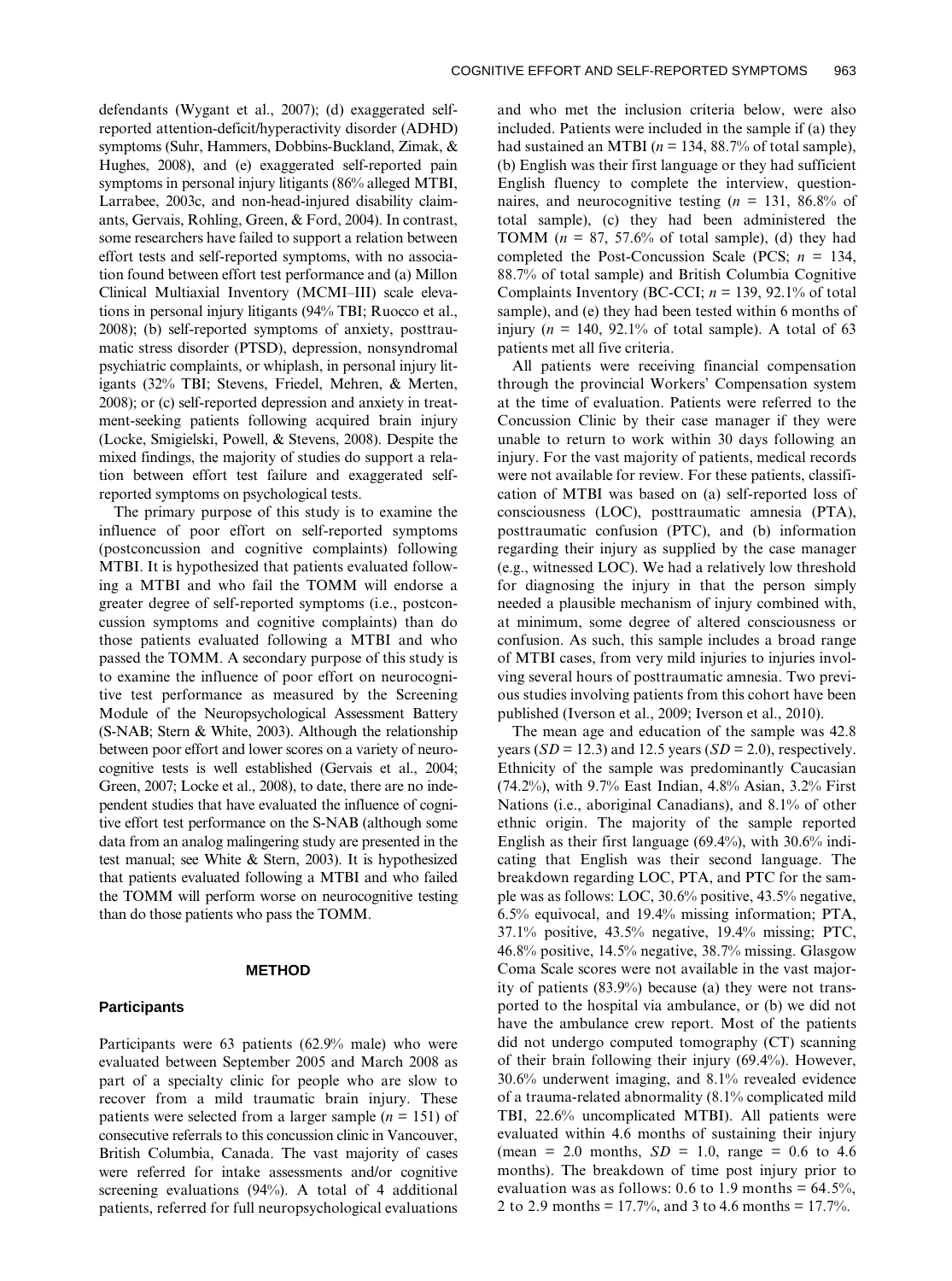#### **Measures**

Participants completed the Post-Concussion Scale (PCS; Lovell et al., 2006), the British Columbia Cognitive Complaints Inventory (BC-CCI; Iverson, 2003a, 2003b; Iverson & Remick, 2003), and the Test of Memory Malingering (TOMM, Tombaugh, 1996) as part of a larger test battery. A subgroup of the participants  $(n = 37)$  also completed selected tests from the screening battery of the Neuropsychological Assessment Battery (S-NAB; Stern & White, 2003).

The PCS is a 22-item measure designed to assess the presence and severity of postconcussion symptoms (e.g., headache, balance problems, nausea, fatigue, sensitivity to noise, irritability, sadness, nervousness, difficulty concentrating, difficulty remembering, visual problems). Each item is rated on a 7-point scale as follows:  $0 =$ none,  $1-2$  = mild,  $3-4$  = moderate, and  $5-6$  = severe. A total score is obtained by summing the ratings for the 22 items. Total scores on the PCS range from 0 to 132.

The BC-CCI is a 6-item scale that measures perceived cognitive problems, including problems with concentration, memory, trouble expressing thoughts, word finding, slow thinking, and difficulty solving problems over the past 7 days. Each item is rated on a 4-point scale as follows:  $0 =$  not at all,  $1 =$  some,  $2 =$  quite a bit, and  $3 =$ very much. A total score is obtained by summing the ratings for the 6 items. Total scores on the BC-CCI range from 0 to 18.

The TOMM is a well-validated effort test that is commonly used by neuropsychologists (Sharland & Gfeller, 2007). The TOMM employs a forced-choice recognition paradigm using 50 black-and-white line drawings. During the study phase, the participant is shown each drawing for 3 seconds, with a 1-second interval. After the 50 items have been presented, each drawing is presented along with a distractor drawing. The participant is asked to choose the drawing that was shown during the study phase. The 50 line drawings are then shown a second time (i.e., "Trial 2"), followed by another test phase in which they are paired with 50 new distractor drawings. After approximately 15 minutes, an optional retention test may be given in which the original 50 items are paired with new distractors. Thus, the test is composed of three components: Trial 1, Trial 2, and retention. For these participants, all three trials were not routinely administered. In some cases, only Trial 1 was administered if the participant achieved a score of 50/50  $(n = 3)$ .

The Neuropsychological Assessment Battery (NAB, Stern & White, 2003) is a comprehensive modular battery of tests with demographically corrected norms for adults between the ages of 18 to 97 years. The entire test is composed of a screening battery (S-NAB) and five separate modules. The S-NAB is composed of five sections, which briefly assess attention, language, memory, spatial, and executive functions. The S-NAB consists of 12 individual tests across the five domains. From these 12 tests, a total of 16 *T* scores are derived, 14 of which contribute toward five separate Screening Index scores and one Total Screening Index score. In this sample, only seven tests (that derive  $12$   $T$  scores<sup>2</sup>) were routinely

administered, which contribute toward the Attention Index (Digit Span forward, Digit Span Backward. Numbers and Letters Part A and Part B), Memory Index (Shape Learning, Story Learning), and Executive Functioning Index (Mazes, Word Generation). *T* scores (*M* = 50,  $SD = 10$ ), along with the Screening Index scores ( $M =$ 100, *SD* = 15), were examined in the present study. The *Screening Attention Index* is a composite score representing diverse neurocognitive abilities such as attention capacity, working memory, psychomotor speed, selective attention, divided attention, and sustained attention. The *Screening Memory Index* is a composite score based on both visual (i.e., shape learning) and verbal (i.e., story learning) learning and memory tests. The *Screening Executive Functions Index* is a composite score based on measures involving planning, judgment, conceptualization, verbal fluency, and generativity. For additional information regarding the tests and the domain scores, please refer to the test manuals (Stern & White, 2003; White & Stern, 2003).

### **Procedure**

Participants were divided into two groups based on their performance on the TOMM: (a) TOMM fail, *n* = 15 and (b) TOMM pass,  $n = 48$ . For the subgroup of the participants who also completed the S-NAB (*n* = 37), 8 participants failed the TOMM, and 29 participants passed the TOMM. For the majority of patients who were classified as having failed the TOMM  $(n = 13/15)$ , the criteria applied was based on cutoff scores recommended in the manual (Trial 2 < 45). However, an additional 2 patients were also included in this group whose TOMM performance was considered "suspicious." For these two patients, scores on Trial 1 that were less than 36 were considered suspicious regardless of their scores obtained on Trial 2.<sup>3</sup> We decided to broaden our inclusion of suspected poor effort on Trial 1 for three reasons. First, researchers have expressed concern about the sensitivity of the TOMM to poor effort (Bauer, O'Bryant, Lynch, McCaffrey, & Fisher, 2007; DenBoer & Hall, 2007; Gervais et al., 2004; Tan, Slick, Strauss, & Hultsch, 2002; van Hout, Schmand, Wekking, Hageman, & Deelman, 2003). That is, the test is highly specific but relying on cutoff scores of 45 for Trial 2 or retention as the marker for poor effort might fail to detect some cases (i.e., false negatives). Second, scores in the mid 30s on Trial 1 of the TOMM are very uncommon and fall below two standard deviations from the mean, in healthy children, adults, and older adults (Iverson, LePage, Koehler, Shojania, & Badii, 2007a). Scores in this range are also more than 2

<sup>2</sup>Several *T* scores are derived for the Numbers and Letters A test, including two separate scores for speed and errors. These two scores are combined into an efficiency score. The efficiency, but not speed and error, *T* score was included in the present analyses.

<sup>&</sup>lt;sup>3</sup>The analyses in this study were also run without the inclusion of these 2 participants. There was not a difference on the outcome of the main findings.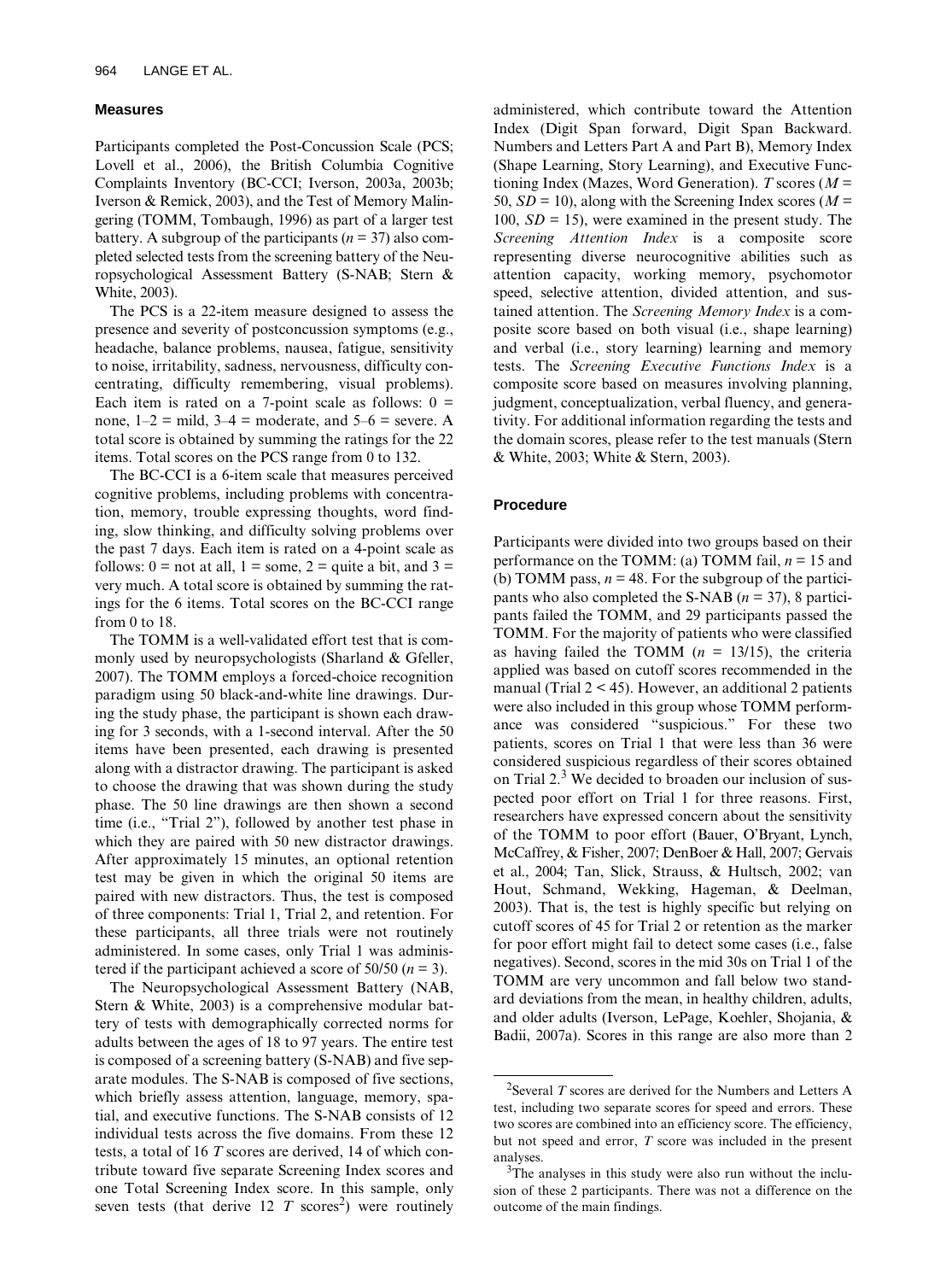standard deviations below the mean for children with psychiatric or neurological problems (Donders, 2005), adults with depression (Rees, Tombaugh, & Boulay, 2001), psychiatric inpatients (Gierok, Dickson, & Cole, 2005), adults with chronic pain and psychological distress (Iverson et al., 2007a), and older adults with mild symptoms of depression or anxiety (Ashendorf, Constantinou, & McCaffrey, 2004). Scores in the mid 30s are approximately two standard deviations below the mean for patients with aphasia (Tombaugh, 1997), temporal lobe epilepsy (Hill, Ryan, Kennedy, & Malamut, 2003), or traumatic brain injuries (Rees, Tombaugh, Gansler, & Moczynski, 1998; Tombaugh, 1997). Finally, researchers have laid the foundation for using Trial 1 as an indicator of possible poor effort (Bauer et al., 2007; Gavett, O'Bryant, Fisher, & McCaffrey, 2005; Horner, Bedwell, & Duong, 2006; O'Bryant, Engel, Kleiner, Vasterling, & Black, 2007; O'Bryant et al., 2008), which allowed us to include those MTBI patients who only received this first trial of the TOMM.

#### **RESULTS**

There were no significant differences between TOMM groups on age ( $F = 0.017$ ,  $p = .898$ ,  $d = 0.05$ ), education  $(F = 0.541, p = .467, d = 0.30)$ , days tested post injury  $(F = 0.541, p = .467, d = 0.30)$ 0.047, *p* = .830, *d* = 0.09), gender (male: 75.0% fail, 65.5% pass,  $\chi^2 = 0.257$ ,  $p = .480$ , Fisher's Exact Test),

ethnicity (Caucasian: 50% fail, 86.2% pass,  $\chi^2$  = 6.817,  $p = .586$ , Fisher's Exact Test), language (English as a foreign language, EFL: 50% fail, 82.8% pass,  $\chi^2$  = 3.655,  $p = .076$ , Fisher's Exact Test), or brain injury severity (concussion/MTBI: 100% fail, 93.1% pass,  $\chi^2 = 0.583$ ,  $p =$ .610, Fisher's Exact Test).

Descriptive statistics, Mann–Whitney *U* tests (due to non-normal distributions), and effect sizes (Cohen, 1988) for the PCS and BC-CCI by TOMM group are presented in Tables 1 and 2. The probability of Type 1 error increases when multiple statistical comparisons are made, and a more conservative  $p$  value of  $\leq 01$  (or a Bonferroni correction) would be typically used here. However, the small sample size reduces statistical power, and the application of a *p* value of <.01 (or a Bonferroni correction) was considered too stringent. Thus, it was decided to apply a more liberal statistical approach by interpreting findings using  $p < .05$ .

There were significant main effects and large to very large effects sizes for the PCS ( $p = .002$ ,  $d = 0.79$ ) and BC-CCI  $(p = .011, d = 0.98)$  total scores. As expected, participants in the TOMM fail group scored higher than those in the TOMM pass group on both measures. For the PCS, significant main effects and medium–large to very large effects sizes were found on 12 of the 22 items. The largest effect sizes were found on symptoms of irritability, sadness, nervousness, and sleeping less than usual. Although not significant likely due to small sample size, medium effect sizes were also found on four additional

| <b>TABLE 1</b>                                                                                                     |
|--------------------------------------------------------------------------------------------------------------------|
| Descriptive statistics and percentages of individual PCS symptoms endorsed at a moderate level or greater by group |

|                          | TOMM pass        |      | TOMM fail        |      |                                      |                  |                     |                  |                   |
|--------------------------|------------------|------|------------------|------|--------------------------------------|------------------|---------------------|------------------|-------------------|
|                          | $\boldsymbol{M}$ | SD   | $\boldsymbol{M}$ | SD   | $\boldsymbol{d}$<br>$\boldsymbol{p}$ | TOMM pass<br>(%) | TOMM fail<br>$(\%)$ | $\boldsymbol{p}$ |                   |
| Headache                 | 4.0              | 1.5  | 4.6              | 1.3  | .133                                 | 0.45             | 63.8                | 73.3             | .498              |
| Nausea                   | 1.9              | 1.9  | 2.7              | 1.9  | .128                                 | 0.45             | 23.4                | 40.0             | .177 <sup>a</sup> |
| Vomiting                 | 0.6              | 1.4  | 1.2              | 1.7  | .123                                 | 0.39             | 8.5                 | 20.0             | .217 <sup>a</sup> |
| Balance problems         | 2.7              | 1.5  | 3.4              | 1.5  | .182                                 | 0.46             | 31.9                | 40.0             | .565              |
| <b>Dizziness</b>         | 3.0              | 1.5  | 3.4              | 1.8  | .462                                 | 0.27             | 40.4                | 46.7             | .670              |
| Fatigue                  | 3.7              | 1.7  | 4.8              | 1.0  | .018                                 | 0.75             | 59.6                | 86.7             | .050              |
| Trouble falling asleep   | 3.1              | 2.0  | 4.6              | 1.6  | .007                                 | 0.80             | 48.9                | 80.0             | .035              |
| Sleeping more than usual | 2.6              | 2.3  | 1.8              | 1.9  | .201                                 | 0.36             | 44.7                | 20.0             | .088              |
| Sleeping less than usual | 1.9              | 2.3  | 4.3              | 1.8  | .001                                 | 1.12             | 27.7                | 73.3             | .002              |
| <b>Drowsiness</b>        | 3.0              | 1.5  | 4.0              | 1.4  | .021                                 | 0.67             | 34.0                | 73.3             | .008              |
| Sensitivity to light     | 2.5              | 1.8  | 2.8              | 2.0  | .707                                 | 0.12             | 34.0                | 33.3             | .960              |
| Sensitivity to noise     | 2.7              | 1.7  | 2.5              | 2.2  | .587                                 | 0.11             | 38.3                | 26.7             | .412              |
| Irritability             | 2.5              | 1.9  | 4.2              | 1.9  | .005                                 | 0.90             | 34.0                | 66.7             | .026              |
| Sadness                  | 2.3              | 1.9  | 4.1              | 1.8  | .004                                 | 0.93             | 34.0                | 60.0             | .074              |
| <b>Nervousness</b>       | 2.0              | 1.7  | 3.9              | 1.7  | .001                                 | 1.12             | 21.3                | 60.0             | .007 <sup>a</sup> |
| Feel more emotional      | 3.0              | 1.8  | 4.0              | 1.9  | .049                                 | 0.56             | 40.4                | 66.7             | .076              |
| Numbness or tingling     | 1.6              | 1.7  | 3.0              | 2.3  | .034                                 | 0.77             | 14.9                | 40.0             | .048 <sup>a</sup> |
| Feeling slowed down      | 3.6              | 1.5  | 4.4              | 1.5  | .095                                 | 0.52             | 53.2                | 73.3             | .169              |
| Feeling mentally "foggy" | 3.2              | 1.7  | 3.7              | 2.0  | .275                                 | 0.28             | 42.6                | 60.0             | .238              |
| Difficulty concentrating | 3.4              | 1.5  | 4.5              | 1.4  | .029                                 | 0.70             | 46.8                | 73.3             | .073              |
| Difficulty remembering   | 3.0              | 1.7  | 4.3              | 1.7  | .009                                 | 0.76             | 34.0                | 73.3             | .008              |
| Visual problems          | 1.6              | 1.7  | 2.8              | 2.1  | .046                                 | 0.67             | 17.0                | 40.0             | .071              |
| Total                    | 57.9             | 21.6 | 78.9             | 21.6 | .002                                 | 0.98             |                     |                  |                   |

*Note.*  $N = 63$  (15 TOMM fail, 48 TOMM pass). TOMM = Test of Memory Malingering; PCS = Post-Concussion Scale. <sup>a</sup>Fisher's Exact Test statistic interpreted due to the expected count in some cells less than 5.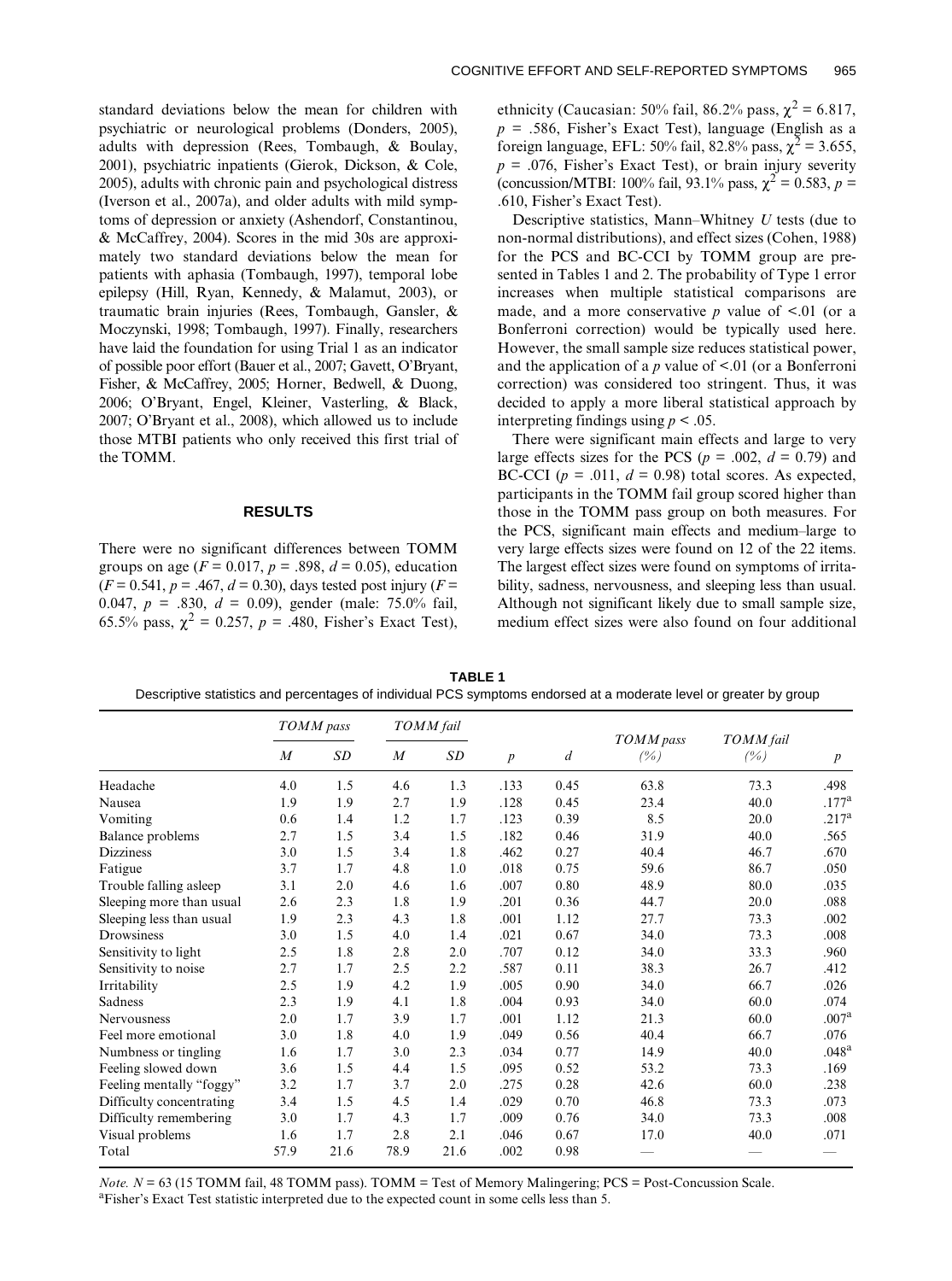| <b>TABLE 2</b>                                                                                                        |
|-----------------------------------------------------------------------------------------------------------------------|
| Descriptive statistics and percentages of individual BC-CCI symptoms endorsed at a moderate level or greater by group |

|                        |      | TOMM pass |      | TOMM fail |                  |      |                  |                  |                   |
|------------------------|------|-----------|------|-----------|------------------|------|------------------|------------------|-------------------|
| <b>BC-CCI</b> symptoms | M    | SD        | M    | SD        | $\boldsymbol{p}$ | d    | TOMM pass<br>(%) | TOMM fail<br>(%) |                   |
| Forgetfulness/memory   | 1.8  | 0.8       | 2.5  | 0.7       | .011             | 0.79 | 55.3             | 86.7             | .029              |
| Poor concentration     | 2.1  | 0.8       | 2.6  | 0.5       | .030             | 0.68 | 78.7             | 100              | .048 <sup>a</sup> |
| Expressing thoughts    | 1.8  | 1.0       | 2.3  | 1.0       | .120             | 0.44 | 57.4             | 80.0             | .115              |
| Word finding           | 1.9  | 0.9       | 2.5  | 0.6       | .043             | 0.63 | 66.0             | 93.3             | .034 <sup>a</sup> |
| Slow thinking speed    | 2.0  | 0.9       | 2.3  | 0.6       | .160             | 0.46 | 66.0             | 93.3             | .034 <sup>a</sup> |
| Problem solving        | 1.7  | 1.0       | 2.4  | 0.6       | .010             | 0.81 | 53.2             | 93.3             | .005              |
| Total                  | 11.4 | 4.3       | 14.5 | 3.4       | .011             | 0.79 |                  |                  |                   |

*Note.*  $N = 63$  (15 TOMM fail, 48 TOMM pass). TOMM = Test of Memory Malingering; BC-CCI = British Columbia Cognitive Complaints Inventory.

a Fisher's Exact Test.

symptoms (headache, nausea, balance problems, feeling slowed down). For the BC-CCI, significant main effects, and medium–large to large effects sizes were found on four of the six items. The largest effect sizes were found on cognitive complaints of forgetfulness, poor concentration, and problem solving.

The percentage of participants endorsing the individual symptoms as moderate or greater on the PCS and BC-CCI is also presented in Tables 1 and 2. On the PCS, specific endorsement rates ranged from 20.0% to 86.7% in the TOMM fail group, with 13 symptoms endorsed by more than 60% of the group. In contrast, symptom endorsement rates in the TOMM pass group ranged from 8.5% to 63.8%, with only 1 symptom endorsed by more than 60% of the group. Using chi-square analyses, significantly higher rates of endorsed symptoms were found in the TOMM fail group on 8 of the 22 symptoms (all  $p \leq .05$ ) and approached significance on an additional 4 symptoms (range:  $p = .071$  to .076). Similarly, on the BC-CCI, specific endorsement rates ranged from 80% to 100% in the TOMM fail group, with all 6 symptoms endorsed by more than 80% of the group. In contrast, symptom endorsement rates in the TOMM pass group ranged from 53.2% to 78.7%, with no symptoms endorsed by more than 80% of the group. Significant differences in the percentages of endorsed symptoms were found on 5 of the 5 symptoms (all  $p < .05$ ).

Further comparisons of the prevalence of low scores on the PCS and BC-CCI between groups were undertaken by considering all symptoms simultaneously, on each measure separately. The cumulative percentages of the number of endorsed symptoms on the PCS and BC-CCI, by TOMM group, are presented in Table 3. For the PCS and BC-CCI, there were more symptoms endorsed at a moderate level or greater by the TOMM fail group than by the TOMM pass group for both measures. On the PCS, although there was only one significant difference when comparing the number of reported symptoms ranging from "1 or more" to "10 or more" symptoms (i.e., 5 or more,  $p < .05$ ), there were significant differences on almost all comparisons when considering "11 or more" symptoms or greater. For example, 66.7% of the participants in the TOMM fail group reported the

| <b>TABLE 3</b>                                      |  |  |  |  |  |  |
|-----------------------------------------------------|--|--|--|--|--|--|
| Number of items on the PCS and BC-CCI endorsed at a |  |  |  |  |  |  |
| moderate level or greater by TOMM group             |  |  |  |  |  |  |

|                       |                     | $BC-CCI$            | <b>PCS</b>          |                     |  |
|-----------------------|---------------------|---------------------|---------------------|---------------------|--|
| Number of<br>symptoms | <b>TOMM</b><br>fail | <b>TOMM</b><br>pass | <b>TOMM</b><br>fail | <b>TOMM</b><br>pass |  |
| $22^{#}$              |                     |                     | $\theta$            | $\theta$            |  |
| 21                    |                     |                     | $\theta$            | $\theta$            |  |
| 20                    |                     |                     | $\theta$            | $\theta$            |  |
| 19                    |                     |                     | $13.3_a$            | $0_a$               |  |
| 18                    |                     |                     | $26.7_c$            | 2.1 <sub>c</sub>    |  |
| 17                    |                     |                     | $26.7_c$            | 4.3 <sub>c</sub>    |  |
| 16                    |                     |                     | $26.7_a$            | 6.4 <sub>a</sub>    |  |
| 15                    |                     |                     | 40.0 <sub>c</sub>   | 10.9 <sub>c</sub>   |  |
| 14                    |                     |                     | 53.3 <sub>c</sub>   | 14.9 <sub>c</sub>   |  |
| 13                    | $\overline{a}$      |                     | 53.3                | 27.7                |  |
| 12                    |                     |                     | $66.7_c$            | $27.7_c$            |  |
| 11                    |                     |                     | $66.7_a$            | $38.3_a$            |  |
| 10                    |                     |                     | 66.7                | 42.6                |  |
| 9                     |                     |                     | 73.3                | 48.9                |  |
| 8                     |                     |                     | 73.3                | 48.9                |  |
| 7                     |                     |                     | 80.0                | 55.3                |  |
| $6^{\#}$              | $66.7_c$            | $27.7_c$            | 86.7                | 63.8                |  |
| 5                     | $86.7_c$            | 40.4 <sub>c</sub>   | $93.3_a$            | $66.0_a$            |  |
| $\overline{4}$        | 93.3 <sub>b</sub>   | 61.7 <sub>b</sub>   | 93.3                | 70.2                |  |
| 3                     | $100_a$             | $78.7_a$            | 93.3                | 78.7                |  |
| $\overline{2}$        | 100                 | 80.9                | 93.3                | 91.5                |  |
| $\mathbf{1}$          | 100                 | 87.2                | 100                 | 95.7                |  |
| $\theta$              | 100                 | 100                 | 100                 | 100                 |  |

*Note. N* = 63 (15 TOMM fail, 48 TOMM pass). TOMM = Test of Memory Malingering; BC-CCI = British Columbia Cognitive Complaints Inventory; PCS = Post-Concussion Scale. Chi-square analyses—values with same subscript are significantly different at the following significance levels:  $_{a}p < .05$ ,  $_{b}p < .02$ ,  $_{c}p < .01$ ,  $_{d}p \le .001$ .

 $*$ Maximum number of symptoms: PCS = 22, BC-CCI = 6.

presence of 11 or more symptoms on the PCS, compared to 38.3% of participants in the TOMM pass group. On the BC-CCI, there were significant differences on all comparisons of "3 or more" symptoms. For example, 86.7% of the participants in the TOMM fail group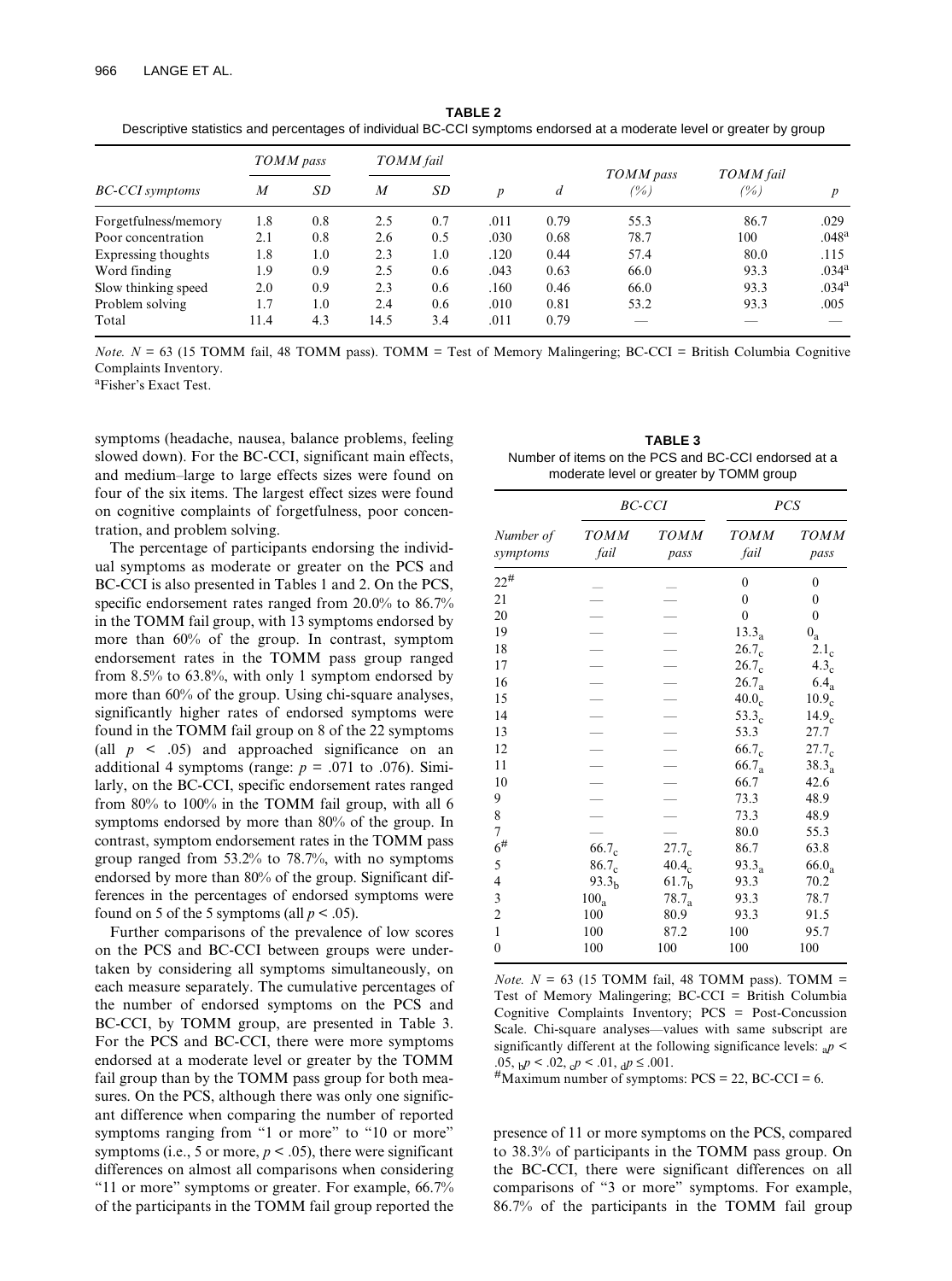|                                  | TOMM pass |      | TOMM fail |           |                  |             |                     |                  |                   |
|----------------------------------|-----------|------|-----------|-----------|------------------|-------------|---------------------|------------------|-------------------|
|                                  | M         | SD   | M         | <b>SD</b> | $\boldsymbol{p}$ | Effect size | TOMM pass<br>$(\%)$ | TOMM fail<br>(%) | $\boldsymbol{p}$  |
| Attention Index                  | 92.2      | 14.6 | 72.1      | 21.1      | .004             | 1.26        | 24.1                | 75.0             | .013 <sup>a</sup> |
| Digits Forward                   | 41.3      | 10.3 | 34.4      | 10.1      | .012             | 0.67        | 44.8                | 75.0             | .133 <sup>a</sup> |
| Digits Backwards                 | 49.1      | 10.0 | 39.8      | 10.4      | .026             | 0.93        | 17.2                | 37.5             | .221 <sup>a</sup> |
| N&L Part A Efficiency            | 48.0      | 9.3  | 32.5      | 12.7      | < 0.001          | 1.54        | 13.8                | 50.0             | .049 <sup>a</sup> |
| N&L Part B Efficiency            | 47.7      | 11.4 | 38.0      | 16.4      | .061             | 0.78        | 24.1                | 62.5             | .055 <sup>a</sup> |
| Memory Index                     | 99.6      | 16.2 | 80.6      | 17.1      | .006             | 1.16        | 20.7                | 50.0             | .117 <sup>a</sup> |
| Shape Learning Immediate         | 51.0      | 7.5  | 38.1      | 9.4       | < 0.001          | 1.62        | 3.4                 | 62.5             | .001 <sup>a</sup> |
| Shape Learning Delayed           | 50.9      | 7.6  | 49.1      | 11.7      | .614             | 0.21        | 6.9                 | 25.0             | .198 <sup>a</sup> |
| Story Learning Immediate         | 49.1      | 11.1 | 37.8      | 13.5      | .019             | 0.98        | 10.3                | 50.0             | .027 <sup>a</sup> |
| <b>Story Memory Delayed</b>      | 48.6      | 12.2 | 38.5      | 12.4      | .046             | 0.83        | 24.1                | 62.5             | .055 <sup>a</sup> |
| <b>Executive Functions Index</b> | 99.4      | 19.2 | 86.5      | 15.0      | .089             | 0.70        | 24.1                | 37.5             | .367 <sup>a</sup> |
| Mazes                            | 51.1      | 13.7 | 46.0      | 11.2      | .338             | 0.39        | 21.4                | 50.0             | .128 <sup>a</sup> |
| Word Generation                  | 48.8      | 9.4  | 39.5      | 9.1       | .019             | 0.99        | 17.9                | 37.5             | .236 <sup>a</sup> |

**TABLE 4**  Descriptive statistics and percentages of the individual S-NAB scores falling lower than the 16 percentile by group

*Note.*  $N = 37$  (8 TOMM fail, 29 TOMM pass). TOMM = Test of Memory Malingering; S-NAB = Neuropsychological Assessment Battery Screening Module. N&L = Numbers and Letters. *M* = Mean. *SD* = Standard deviation. Effect sizes computed using Cohen's *d*. a Fisher's Exact Test.

reported the presence of 5 or more symptoms on the BC-CCI, compared to 40.4% of participants in the TOMM pass group.

Descriptive statistics, analysis of variance (ANOVA) results, and effect sizes (Cohen, 1988) for the S-NAB subtests and index scores by TOMM group are presented in Table 4. There were significant main effects and very large effect sizes on the Attention Index ( $p =$ .004, *d* = 1.26) and the Memory Index (*p* = .006, *d* = 1.16). Patients in the TOMM fail group performed worse on the Attention Index and Memory Index than did the TOMM pass group. A large effect size was found on the Executive Functioning Index ( $d = 0.70$ ), although not statistically significant likely due to small sample size  $(p > .05)$ . Again, patients in the TOMM fail group performed worse on the Executive Functioning Index than did the TOMM pass group. Significant main effects were found on 7 of the 10 individual subtests of the S-NAB, with the TOMM fail group consistently performing lower on these measures than the TOMM pass group. Large to very large effect sizes were found on Digits Backwards, Numbers and Letters Part A Efficiency, Numbers and Letters Part B Efficiency, Shape Learning Immediate Recognition, Story Learning Immediate Recall, Story Memory Delayed Recall, and Word Generation.

The percentages of patients with low scores (i.e., <16th percentile or <1 standard deviation) on each of the S-NAB measures by group are also presented in Table 4.<sup>4</sup> Chi-square analyses were used to compare the

proportion of low scores on each measure between groups. There was a significant difference in the proportion of low scores between groups on 4 of the 13 measures. However, the small sample size likely masked other differences between groups. For example, a difference of 30.2% was found on Digits Forward but was not statistically significant ( $p = .133$ ). Overall, there were a greater number of low scores in the TOMM fail group than in the TOMM pass group. The prevalence of low scores on the three index scores in the TOMM fail group ranged from 37.5% to 75%. For the TOMM pass group, the prevalence of scores ranged from 20.7% to 24.1%. The prevalence of low scores on the 10 subtest scores in the TOMM fail group ranged from 25% to 75%, with 9 of the 10 measures having a prevalence rate greater than 25%. For the TOMM pass group, the prevalence of scores ranged from 3.4% to 44.8%, with only 1 of the 10 measures having a prevalence rate greater than 25%.

Further comparisons of the prevalence of low scores on the S-NAB between groups were undertaken by considering all measures simultaneously. For the purposes of these analyses, the three index scores were not included due to the measurement overlap with the individual subtest scores. A total of 10 S-NAB subtest scores were included (as mentioned in the Method, the individual *T* scores for Numbers and Letters A errors and speed were not included due to the overlap with Numbers and Letters A efficiency). The cumulative percentages of the number of low scores (< 16th percentile) by TOMM group are presented in Table 5.

For the S-NAB, there were significant differences in the number of low subtest scores between groups, with a higher percentage of patients from the TOMM fail group with multiple low scores than of patients from the TOMM pass group. For example, 75% of the patients in the TOMM fail group had four or more low scores, compared to 10.7% of patients in the TOMM pass group ( $p < .001$ ).

<sup>&</sup>lt;sup>4</sup>A cutoff score of the 16th percentile was chosen for illustrative purposes only. Scores falling less than the 1st, 5th, and 10th percentiles were also calculated but were not included due to the low prevalence of scores in this range and due to page limitations. These data are available from the first author on request.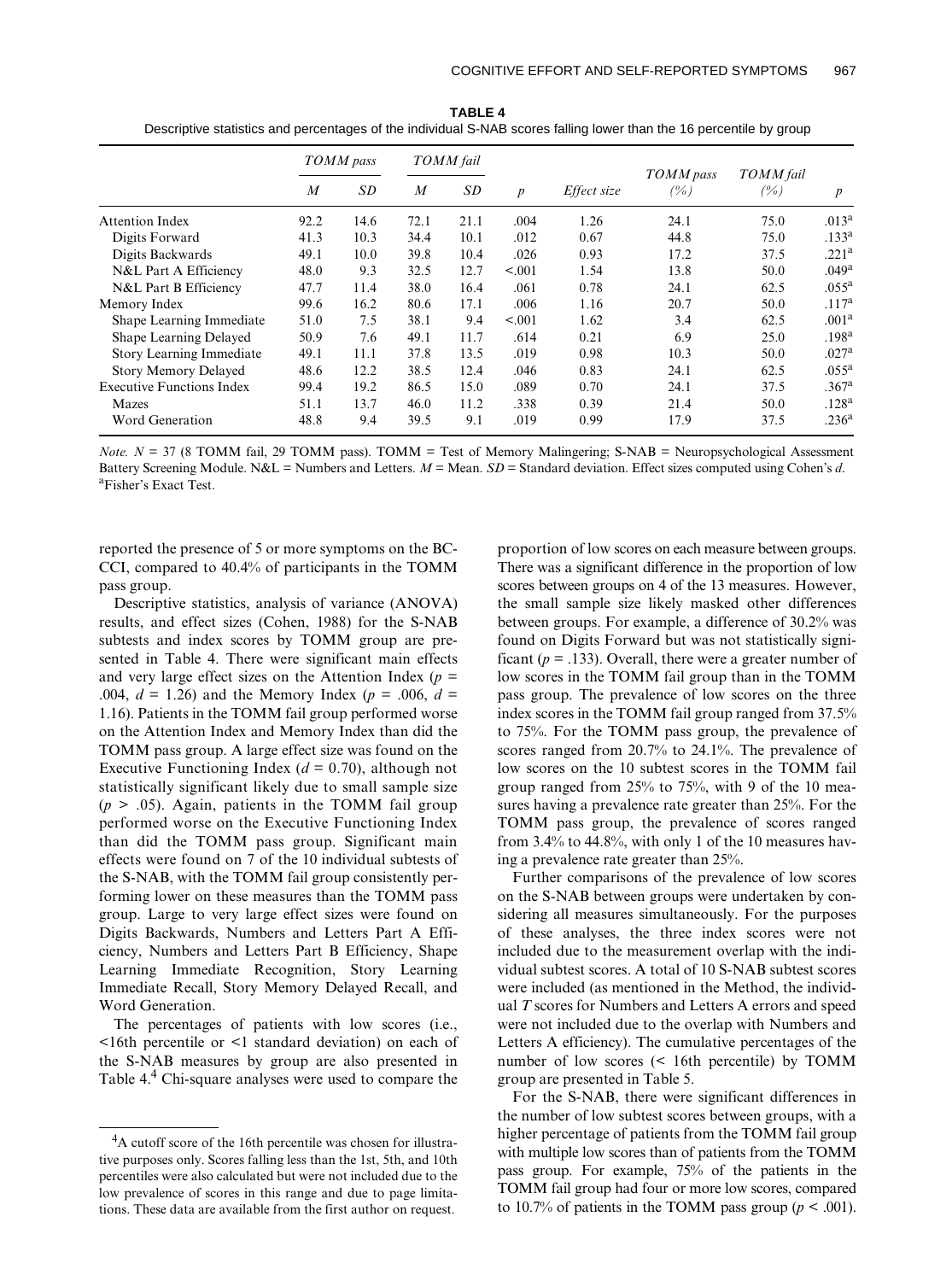| Number of low scores | TOMM fail<br>cumulative %) | TOMM pass<br>$'$ cumulative $\%$ ) | Standardization sample<br>(cumulative $\%$ ) |
|----------------------|----------------------------|------------------------------------|----------------------------------------------|
| 10                   | 12.5                       |                                    |                                              |
| 9 or more            | $25.0_a$                   | a                                  | 0.1                                          |
| 8 or more            | $25.0_a$                   | 'а                                 | 0.3                                          |
| 7 or more            | $25.0_a$                   | a                                  | 0.8                                          |
| 6 or more            | 25.0                       | 3.6                                | 2.3                                          |
| 5 or more            | 50.0 <sub>h</sub>          | 7.1 <sub>h</sub>                   | 5.7                                          |
| 4 or more            | $75.0_{d}$                 | 10.7 <sub>d</sub>                  | 12.2                                         |
| 3 or more            | 87.5 <sub>h</sub>          | 39.3 <sub>h</sub>                  | 24.1                                         |
| 2 or more            | 87.5                       | 53.6                               | 43.3                                         |
| 1 or more            | 100                        | 71.4                               | 70.0                                         |
| $\theta$             | 100                        | 100                                | 100                                          |

**TABLE 5**  Number of test scores on the S-NAB below the 16th percentile by TOMM group and the standardization sample

*Note.*  $N = 37$  for S-NAB (8 TOMM fail, 29 TOMM pass). S-NAB = Neuropsychological Assessment Battery Screening Module; TOMM = Test of Memory Malingering; maximum number of scores is 10. Chi-square analyses—values with same subscript are significantly different at the following significance levels:  $a_p < .05$ ,  $b_p < .02$ ,  $c_p < .01$ ,  $d_p \le .001$ . Base rates of low S-NAB subtest scores were estimated using a Monte Carlo estimation program (Crawford et al., 2007) and subtest intercorrelations from Table C1 from the S-NAB technical manual (White & Stern, 2003).

The prevalence of low scores in the healthy S-NAB standardization sample, which can be readily calculated using a Monte Carlo estimation program (Crawford, Garthwaite, & Gault, 2007) and the S-NAB subtest intercorrelations found in Table C1 from technical manual (White & Stern, 2003), can also be used for comparison. For example, having four or more subtest scores <16th percentile is estimated to occur in 12.2% of the standardization sample, which is similar to the prevalence rate in the TOMM pass group (10.7%,  $\chi^2 = 0.012$ , *p* > .05) but significantly lower than the prevalence rate in the TOMM fail group (75%,  $\chi^2 = 77.657$ ,  $p < .001$ ).

#### **DISCUSSION**

The purpose of this study was to examine the influence of poor effort on self-reported symptoms (postconcussion and cognitive complaints) and neurocognitive test performance following MTBI. It was hypothesized that patients who failed the TOMM would endorse a greater degree of postconcussion symptoms and cognitive problems than would those patients who passed the TOMM. It was further hypothesized that patients who failed the TOMM would perform more poorly on tests of cognitive ability than would those patients who passed the TOMM. Overall, the results supported these hypotheses and are consistent with literature focusing on the association of poor effort and lower performance on objective neurocognitive tests following TBI (e.g., Gervais et al., 2004; Green, 2007; Locke et al., 2008), exaggerated self-reported postconcussion symptoms following MTBI (Iverson et al., 2010; Tsanadis et al., 2008), and exaggerated selfreported symptoms (not post-concussion-specific) in both non-TBI and TBI samples (Boone & Lu, 1999; Gervais et al., 2008; Gervais et al., 2004; Larrabee, 2003b, 2003c;

Locke et al., 2008; Ruocco et al., 2008; Stevens et al., 2008; Suhr et al., 2008; Suhr et al., 1997; Wygant et al., 2007). In this study, compared to MTBI patients who passed the TOMM, MTBI patients who failed the TOMM (a) endorsed more postconcussion symptoms on the PCS, (b) endorsed more cognitive complaints on the BC-CCI, and (c) had lower scores on the Attention, Memory, and Executive Function indexes of the S-NAB. These findings are also consistent with a broader literature suggesting that individuals involved in litigation following MTBI tend to report more symptoms post injury, and perform worse on neurocognitive measures, than do nonlitigants (Carroll et al., 2004; Lees-Haley & Brown, 1993; Reynolds et al., 2003).

The results from this study are related to a much broader literature focusing on the relation between effort test performance and the validity scales on the Minnesota Multiphasic Personality Inventory–2 (MMPI–2, Butcher, Graham, Ben-Porath, Tellegen, & Kaemmer, 1989) and the Personality Assessment Inventory (PAI, Morey, 1991). Studies examining the PAI have found a moderate association between effort test failure and the Negative Impression Management (NIM) scale and to some degree the Infrequency scale (Haggerty, Frazier, Busch, & Naugle, 2007; Whiteside, Dunbar-Mayer, & Waters, 2009), but not all research has shown this relation (Sumanti, Boone, Savodnik, & Gorsuch, 2006). Studies examining the MMPI–2 have also found a modest association between effort test performance and some MMPI–2 validity scales (e.g., Fb, FBS: Larrabee, 2003a; Nelson, Sweet, & Heilbronner, 2007b), though other studies have found little to no association (Gervais, Wygant, & Ben-Porath, 2005; McCaffrey, O'Bryant, Ashendorf, & Fisher, 2003). This is perhaps not surprising because the standard MMPI–2/PAI validity scales are best suited for identifying blatant exaggeration of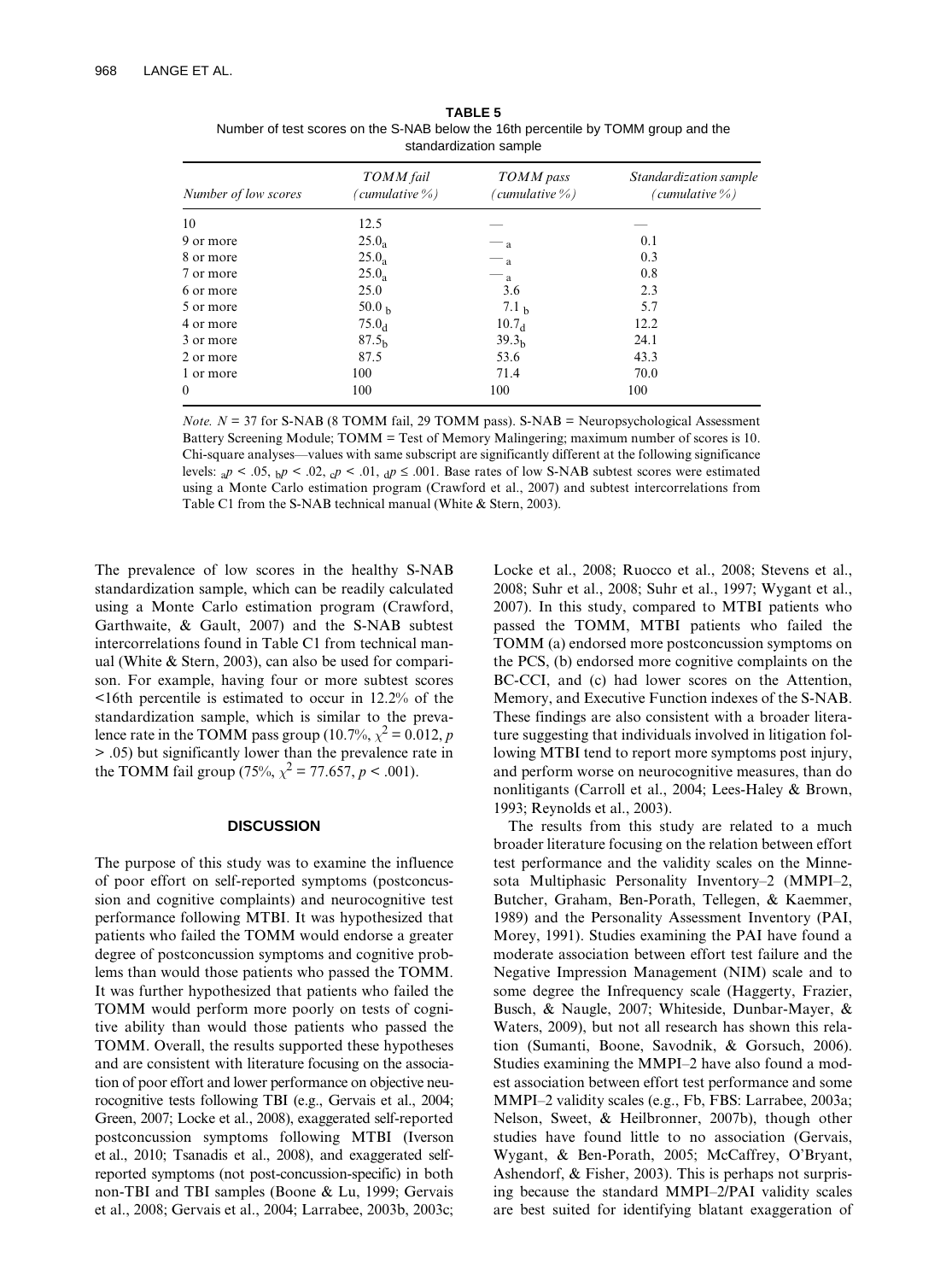psychopathology (with the exception of FBS), not exaggerated postconcussion symptoms. Prompted by the modest association between effort test performance and the MMPI–2 validity scales, Gervais and colleagues (Gervais, Ben-Porath, Wygant, & Green, 2007) developed the MMPI–2 Response Bias Scale (RBS), designed specifically to predict effort test failure. To date, validation studies of the RBS have been promising, with researchers illustrating the clinical utility of the RBS to differentiate individuals who pass/fail effort testing (Gervais et al., 2008; Larrabee, 2008; Whitney, Davis, Shepard, & Herman, 2008) or those classified as having secondary/no secondary gain (Nelson et al., 2007b).

When we compare the methodology of the present study to the PAI/MMPI–2 literature above, there is only a marginal parallel between the self-reported symptoms used in this study (i.e., postconcussion symptoms/cognitive complaints) and the self-reported symptoms used to derive the traditional validity scales of the MMPI–2/ PAI. However, a stronger parallel can be drawn between the self-reported symptoms in this study and the selfreported symptoms used to derive the RBS. Almost half of the items on the RBS relate to cognitive complaints and/or postconcussion-like symptoms (e.g., Items 31, 40, 97, 106, 147, 149, 165, 168, 229, 299, 309, 330). In addition, almost one third of the items of the RBS overlap with MMPI–2 scales associated with symptoms of depression (D) and somatic complaints (Hy) that are commonly reported following MTBI. With these similarities in mind, the results of this study are relatively consistent with much of the RBS literature that suggests an association between effort test failure and self-reported symptoms as measured by the RBS. Notably, however, Gervais and colleagues (Gervais et al., 2008) reported a weak relation between the RBS and performance on objective cognitive testing. Exploratory analyses of our own data suggest that the reverse is true in our sample of MTBI. Significant correlations were found between selfreported postconcussion symptoms (i.e., PCS total score) and the Attention ( $r = -.40$ ,  $p = .016$ ) and Memory Index  $(r = -.40, p = .013)$  of the S-NAB, but not the Executive Functioning Index ( $r = -0.06$ ,  $p = .722$ ). However, there were no significant correlations found between self-reported cognitive complaints (i.e., BC-CCI total score) and the Attention ( $r = -18$ ,  $p = .287$ ), Memory (*r* = –.18, *p* = .277), or Executive Functioning (*r* = –.15, *p* = .378) indexes.

As seen in Table 3, the neuropsychological test performance of patients who passed the TOMM was broadly normal, and for those who failed the TOMM it was impaired. This, obviously, is critical to appreciate. These workers were seen on average two months post injury. Had we not done effort testing, we would have assumed that a subset of them were frankly cognitively impaired. Instead, the performance of those who passed the TOMM was broadly normal and consistent with the literature on good neuropsychological outcome following MTBI (Belanger, Curtiss, Demery, Lebowitz, & Vanderploeg, 2005; Belanger & Vanderploeg, 2005; Carroll et al., 2004; Iverson, 2005; Ruff, 2005; Schretlen &

Shapiro, 2003). To our knowledge, our study is the first study to evaluate the influence of cognitive effort test performance on the S-NAB in a clinical setting. The only other data currently available relate to data from an analog malingering study presented in the test manual (White & Stern, 2003) in which 50 healthy participants completed the S-NAB under instructions to feign cognitive impairment. When comparing the performance of the small number of patients with MTBI who failed effort testing in our study, there is remarkable similarity across two of the three indexes examined in this study. For the Attention and Memory indexes, on average, there were fewer than 3 index score points between the two groups (analog malingering study: Attention, *M* = 68.5, *SD* = 17.9; Memory, *M* = 80.4, *SD* = 14.6; current study: Attention,  $M = 72.1$ ,  $SD = 21.1$ ; memory,  $M =$ 80.6,  $SD = 17.1$ ), and there was a similar number of participants in both groups with scores that fell less than the 16th percentile (analog malingering study: Attention = 78.5%; Memory =  $64.7\%$ ; current study: Attention = 75.0%; Memory =  $50.0\%$ ). For the Executive Functioning Index, the average performance of the analog malingering study participants was lower (analog malingering study:  $M = 78.1$ ,  $SD = 14.9$ ; current study:  $M = 86.5$ , *SD* = 15.0), and there was a greater proportion of participants with scores less than the 16th percentile (analog malingering study =  $70.6\%$ ; current study =  $37.5\%$ ). Nonetheless, the performance of the two groups is generally similar.

This study has several limitations. First, the patients were receiving financial compensation from the Workers' Compensation Board for their injury. As a result, the findings of this study are not necessarily generalizable to the broader adult civilian MTBI population. They might be more applicable to clinical samples that are receiving or seeking to receive financial compensation for their injury. Second, neuropsychological screening was not administered to all patients primarily due to a lack of time and resources allocated to the concussion clinic. The primary goal of the concussion clinic was to provide a brief intake evaluation for all patients. The focus of the intake evaluations was on the patients' psychological and neurobehavioral outcome. Although it is possible that this represented some form of systematic bias in our sample, we cannot think of how this might be the case—with the exception of people with English as a second language being less likely to undergo screening. Once initiated, the cognitive screening was always completed, so very slow performance and poor effort did not lead to discontinuation of the evaluation and exclusion from the analyses due to missing data. More cases underwent screening in the first 18 months, following which there was a gradual shift toward testing fewer cases. We do not believe this practice pattern created a systematic bias in the data, however. Third, only a single effort measure was used to assign participants to the TOMM fail group. One of the limitations of the TOMM is that some people who are giving poor or inadequate effort will not be identified on this test (DenBoer & Hall, 2007). As such, we may have failed to identify some people who were underperforming on testing. Although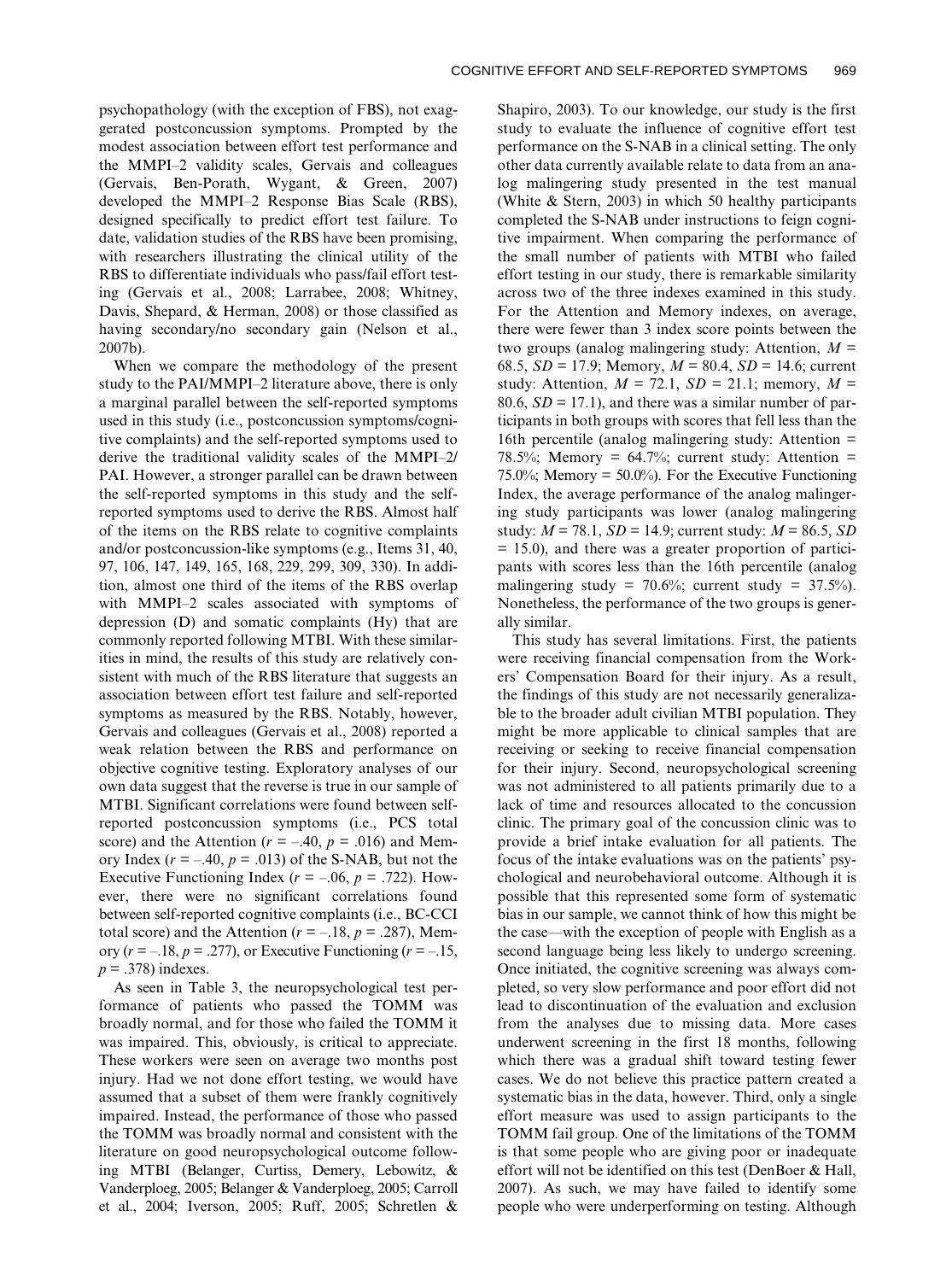it is possible that some patients in our sample may have been misidentified, we do not feel that these factors would have changed the overall results of the study. Finally, the number of MTBI patients who failed the TOMM was much smaller than the group who passed the TOMM. Furthermore, only 8 patients who failed the TOMM were also administered the neurocognitive battery. Although the effect sizes were substantial, the small sample size makes it difficult to determine whether this was a representative sample of patients with MTBI, who were seeking financial compensation, and who failed effort testing.

The postconcussion syndrome is poorly understood and remains controversial. There are a myriad of factors, other than brain injury, that can influence, maintain, and/or mimic the persistent postconcussion syndrome (e.g., nonspecificity of symptoms, comorbidities, personality, interview method, depression, and social–psychological explanations). The results from this study highlight the influence of poor effort on both objective neurocognitive measures and self-report inventories. It is critical to consider issues of poor effort and possible symptom exaggeration when considering a diagnosis of postconcussion syndrome.

> Original manuscript received 5 November 2009 Revised manuscript accepted 15 January 2010 First published online 30 April 2010

#### **REFERENCES**

- American Psychiatric Association. (2000). *Diagnostic and statistical manual of mental disorders* (4th ed., text rev.). Washington, DC: Author.
- Ashendorf, L., Constantinou, M., & McCaffrey, R. J. (2004). The effect of depression and anxiety on the TOMM in community-dwelling older adults. *Archives of Clinical Neuropsychology*, *19*(1), 125–130.
- Backhaus, S. L., Fichtenberg, N. L., & Hanks, R. A. (2004). Detection of sub-optimal performance using a floor effect strategy in patients with traumatic brain injury. *The Clinical Neuropsychologist*, *18*(4), 591–603.
- Bauer, L., O'Bryant, S. E., Lynch, J. K., McCaffrey, R. J., & Fisher, J. M. (2007). Examining the Test of Memory Malingering Trial 1 and Word Memory Test Immediate Recognition as screening tools for insufficient effort. *Assessment*, *14*(3), 215–222.
- Belanger, H. G., Curtiss, G., Demery, J. A., Lebowitz, B. K., & Vanderploeg, R. D. (2005). Factors moderating neuropsychological outcomes following mild traumatic brain injury: A meta-analysis. *Journal of the International Neuropsychological Society*, *11*(3), 215–227.
- Belanger, H. G., & Vanderploeg, R. D. (2005). The neuropsychological impact of sports-related concussion: A meta-analysis. *Journal of the International Neuropsychological Society*, *11*(4), 345–357.
- Binder, L. M., & Rohling, M. L. (1996). Money matters: A meta-analytic review of the effects of financial incentives on recovery after closed-head injury. *American Journal of Psychiatry*, *153*(1), 7–10.
- Boone, K. B., & Lu, P. H. (1999). Impact of somatoform symptomatology on credibility of cognitive performance. *The Clinical Neuropsychologist*, *13*(4), 414–419.
- Bush, S. S., Ruff, R. M., Troster, A. I., Barth, J. T., Koffler, S. P., Pliskin, N. H., et al. (2005). Symptom validity assess-

ment: Practice issues and medical necessity NAN policy & planning committee. *Archives of Clinical Neuropsychology*, *20*(4), 419–426.

- Butcher, J. N., Graham, J. R., Ben-Porath, Y. S., Tellegen, A., & Kaemmer, B. (1989). *Minnesota Multiphasic Personality Inventory–2: Manual for administration, scoring, and interpretation* (Rev. ed.). Minneapolis, MN: University of Minnesota Press.
- Carroll, L. J., Cassidy, J. D., Peloso, P. M., Borg, J., von Holst, H., Holm, L., et al. (2004). Prognosis for mild traumatic brain injury: Results of the WHO collaborating centre task force on mild traumatic brain injury. *Journal of Rehabilitation Medicine*, *36*(Suppl. 43), 84–105.
- Cohen, J. (1988). *Statistical power analysis for the behavioral sciences* (2nd ed.). Hillsdale, NJ: Lawrence Erlbaum Associates.
- Constantinou, M., Bauer, L., Ashendorf, L., Fisher, J. M., & McCaffrey, R. J. (2005). Is poor performance on recognition memory effort measures indicative of generalized poor performance on neuropsychological tests? *Archives of Clinical Neuropsychology*, *20*(2), 191–198.
- Cook, J. B. (1972). The post-concussional syndrome and factors influencing recovery after minor head injury admitted to hospital. *Scandinavian Journal of Rehabilitation Medicine*, *4*(1), 27–30.
- Crawford, J. R., Garthwaite, P. H., & Gault, C. B. (2007). Estimating the percentage of the population with abnormally low scores (or abnormally large score differences) on standardized neuropsychological test batteries: A generic method with applications. *Neuropsychology*, *21*(4), 419–430.
- DenBoer, J. W., & Hall, S. (2007). Neuropsychological test performance of successful brain injury simulators. *The Clinical Neuropsychologist*, *21*(6), 943–955.
- Donders, J. (2005). Performance on the test of memory malingering in a mixed pediatric sample. *Child Neuropsychology: Neuropsychology, Development and Cognition: Section C*, *11*(2), 221–227.
- Dunn, J. T., Lees-Haley, P. R., Brown, R. S., Williams, C. W., & English, L. T. (1995). Neurotoxic complaint base rates of personal injury claimants: Implications for neuropsychological assessment. *Journal of Clinical Psychology*, *51*(4), 577–584.
- Ferguson, R. J., Mittenberg, W., Barone, D. F., & Schneider, B. (1999). Postconcussion syndrome following sports-related head injury: Expectation as etiology. *Neuropsychology*, *13*(4), 582–589.
- Garden, N., Sullivan, K. A., & Lange, R. T. (2010). The relationship between personality characteristics and postconcussion symptoms in a non-clinical sample. *Neuropsychology*, 24, 168–175.
- Gavett, B. E., O'Bryant, S. E., Fisher, J. M., & McCaffrey, R. J. (2005). Hit rates of adequate performance based on the test of memory malingering (TOMM) Trial 1. *Applied Neuropsychology*, *12*(1), 1–4.
- Gervais, R. O., Ben-Porath, Y. S., Wygant, D. B., & Green, P. (2007). Development and validation of a Response Bias Scale (RBS) for the MMPI–2. *Assessment*, *14*(2), 196–208.
- Gervais, R. O., Ben-Porath, Y. S., Wygant, D. B., & Green, P. (2008). Differential sensitivity of the Response Bias Scale (RBS) and MMPI–2 validity scales to memory complaints. *The Clinical Neuropsychologist*, *22*(6), 1061–1079.
- Gervais, R. O., Rohling, M. L., Green, P., & Ford, W. (2004). A comparison of WMT, CARB, and TOMM failure rates in non-head injury disability claimants. *Archives of Clinical Neuropsychology*, *19*(4), 475–487.
- Gervais, R. O., Wygant, D. B., & Ben-Porath, Y. S. (2005). Word Memory Test (WMT) performance and MMPI–2 validity scales and indices [Abstract]. *Archives of Clinical Neuropsychology*, *20*(7), 891–892.
- Gierok, S. D., Dickson, A. L., & Cole, J. A. (2005). Performance of forensic and non-forensic adult psychiatric inpatients on the Test of Memory Malingering. *Archives of Clinical Neuropsychology*, *20*(6), 755–760.
- Green, P. (2007). The pervasive influence of effort on neuropsychological tests. *Physical Medicine and Rehabilitation Clinics of North America*, *18*(1), 43–68, vi.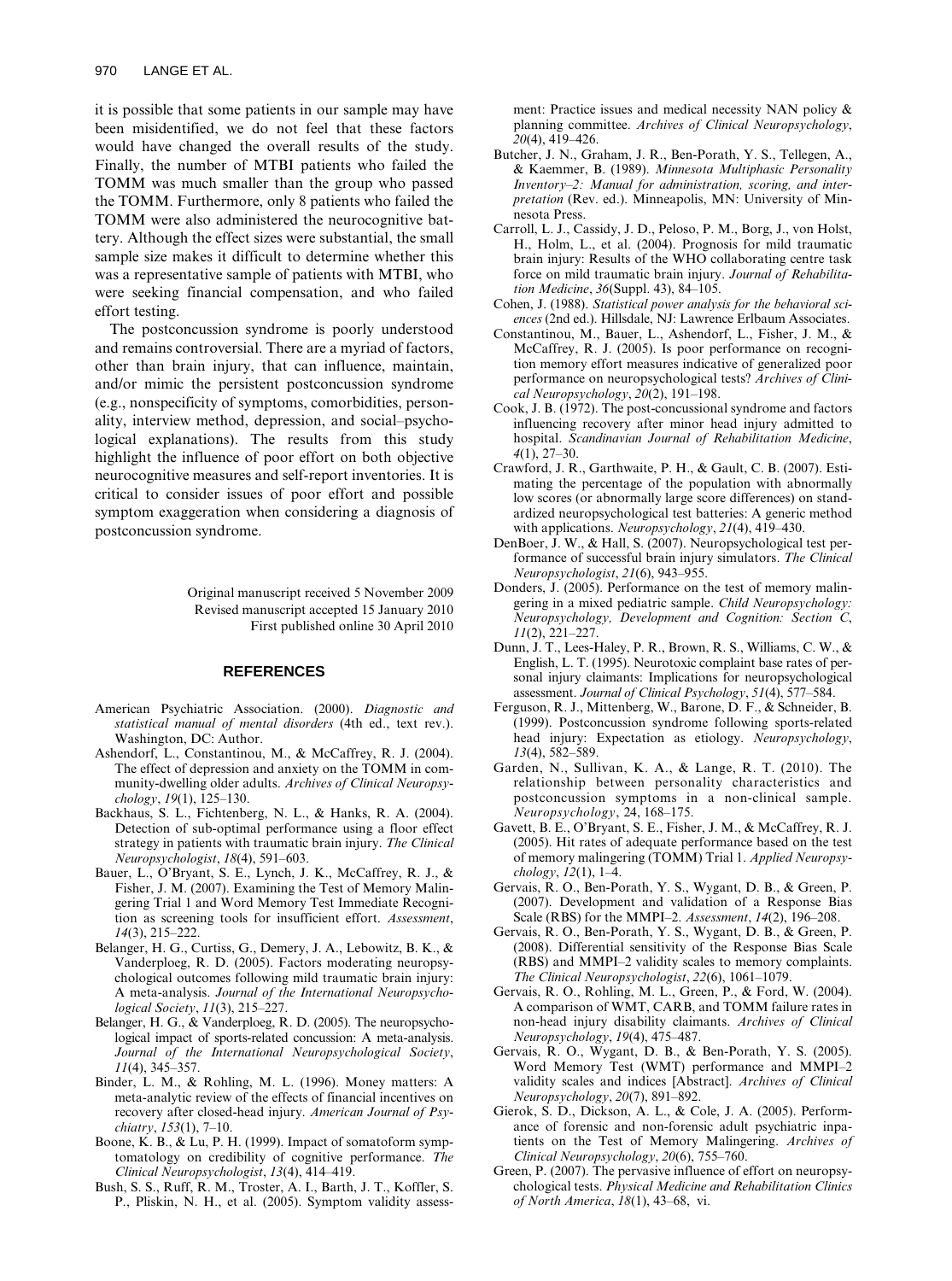- Greiffenstein, F. M., & Baker, J. W. (2001). Comparison of premorbid and postinjury MMPI–2 profiles in late postconcussion claimants. *The Clinical Neuropsychologist*, *15*(2), 162–170.
- Gunstad, J., & Suhr, J. A. (2001). "Expectation as etiology" versus "the good old days": Postconcussion syndrome symptom reporting in athletes, headache sufferers, and depressed individuals. *Journal of the International Neuropsychological Society*, *7*(3), 323–333.
- Haggerty, K. A., Frazier, T. W., Busch, R. M., & Naugle, R. I. (2007). Relationships among Victoria Symptom Validity Test indices and Personality Assessment Inventory validity scales in a large clinical sample. *The Clinical Neuropsychologist*, *21*(6), 917–928.
- Hahn, R. A. (1997). The nocebo phenomenon: Concept, evidence, and implications for public health. *Preventative Medicine*, *26*(5, Pt. 1), 607–611.
- Heilbronner, R. L., Sweet, J. J., Morgan, J. E., Larrabee, G. J., & Millis, S. R. (2009). American Academy of Clinical Neuropsychology Consensus Conference Statement on the neuropsychological assessment of effort, response bias, and malingering. *The Clinical Neuropsychologist*, *23*(7), 1093–1129.
- Henry, G. K., Heilbronner, R. L., Mittenberg, W., Enders, C., & Domboski, K. (2009). Comparison of the MMPI–2 restructured Demoralization Scale, Depression Scale, and Malingered Mood Disorder Scale in identifying non-credible symptom reporting in personal injury litigants and disability claimants. *The Clinical Neuropsychologist*, *23*(1), 153–166.
- Hill, S. K., Ryan, L. M., Kennedy, C. H., & Malamut, B. L. (2003). The relationship between measures of declarative memory and the Test of Memory Malingering in patients with and without temporal lobe dysfunction. *Journal of Forensic Neuropsychology*, *3*(3), 1–18.
- Horner, M. D., Bedwell, J. S., & Duong, A. (2006). Abbreviated form of the test of memory malingering. *The International Journal of Neuroscience*, *116*(10), 1181–1186.
- Iverson, G. L. (2003a, August). *Internal consistency and factor structure of the BC Cognitive Complaints Inventory*. Paper presented at the Canadian Psychiatric Association, Halifax, Nova Scotia, Canada.
- Iverson, G. L. (2003b, November). *Rapid screening for perceived cognitive problems in depression*. Paper presented at the National Academy of Neuropsychology, Dallas, TX, USA.
- Iverson, G. L. (2005). Outcome from mild traumatic brain injury. *Current Opinion in Psychiatry*, *18*, 301–317.
- Iverson, G. L. (2006). Misdiagnosis of the persistent postconcussion syndrome in patients with depression. *Archives of Clinical Neuropsychology*, *21*(4), 303–310.
- Iverson, G. L., Brooks, B. L., Ashton, V. L., & Lange, R. T. (2010). Interview versus questionnaire symptom reporting in people with the postconcussion syndrome. *Journal of Head Trauma Rehabilitation*, *25*, 23–50.
- Iverson, G. L., & Lange, R. T. (2003). Examination of "postconcussion-like" symptoms in a healthy sample. *Applied Neuropsychology*, *10*(3), 137–144.
- Iverson, G. L., Lange, R. T., Brooks, B. L., & Ashton Rennison, L. V. (2010). "Good old days" bias following mild traumatic brain injury. *The Clinical Neuropsychologist*, *24*(1), 17–37.
- Iverson, G. L., LePage, J., Koehler, B. E., Shojania, K., & Badii, M. (2007a). TOMM scores are not affected by chronic pain or depression in patients with fibromyalgia. *The Clinical Neuropsychologist*, *21*(3), 532–546.
- Iverson, G. L., & Remick, R. (2003, September). *Interpreting change on the BC Cognitive Complaints Inventory*. Paper presented at the Canadian Psychiatric Association, Halifax, Nova Scotia, Canada.
- Iverson, G. L., Zasler, N. D., & Lange, R. T. (2007b). Post-concussive disorder. In N. D. Zasler, D. Katz, & R. D. Zafonte (Eds.), *Brain injury medicine: Principles and practice* (pp. 373–405). New York: Demos Medical Publishing.
- Larrabee, G. J. (2003a). Detection of malingering using atypical performance patterns on standard neuropsychological tests. *The Clinical Neuropsychologist*, *17*(3), 410–425.
- Larrabee, G. J. (2003b). Exaggerated MMPI–2 symptom report in personal injury litigants with malingered neurocognitive deficit. *Archives of Clinical Neuropsychology*, *18*(6), 673–686.
- Larrabee, G. J. (2003c). Exaggerated pain report in litigants with malingered neurocognitive dysfunction. *The Clinical Neuropsychologist*, *17*(3), 395–401.
- Larrabee, G. J. (2008). Evaluation of new MMPI–2 validity scales in malingering civil litigants and non-malingering clinical patients [Abstract]. *Journal of the International Neuropsychological Society*, *14*(S1), 122.
- Lees-Haley, P. R., & Brown, R. S. (1993). Neuropsychological complain base rates of 170 personal injury claimants. *Archives of Clinical Neuropsychology*, *8*, 203–209.
- Locke, D. E., Smigielski, J. S., Powell, M. R., & Stevens, S. R. (2008). Effort issues in post-acute outpatient acquired brain injury rehabilitation seekers. *NeuroRehabilitation*, *23*(3), 273–281.
- Lovell, M. R., Iverson, G. L., Collins, M. W., Podell, K., Johnston, K. M., Pardini, D., et al. (2006). Measurement of symptoms following sports-related concussion: Reliability and normative data for the post-concussion scale. *Applied Neuropsychology*, *13*(3), 166–174.
- McCaffrey, R. J., O'Bryant, S. E., Ashendorf, L., & Fisher, J. M. (2003). Correlations among the TOMM, Rey-15, and MMPI–2 validity scales in a sample of TBI litigants. *Journal of Forensic Neuropsychology*, *3*(3), 45–53.
- Mickeviciene, D., Schrader, H., Obelieniene, D., Surkiene, D., Kunickas, R., Stovner, L. J., et al. (2004). A controlled prospective inception cohort study on the post-concussion syndrome outside the medicolegal context. *European Journal of Neurology*, *11*(6), 411–419.
- Miller, H. (1961). Accident neurosis. *British Medical Journal*, *1*, 919–925, 992–998.
- Morey, L. C. (1991). *Personality Assessment Inventory: Professional manual*. Odessa, FL: Psychological Assessment Resources.
- Nelson, N. W., Sweet, J. J., Berry, D. T., Bryant, F. B., & Granacher, R. P. (2007a). Response validity in forensic neuropsychology: Exploratory factor analytic evidence of distinct cognitive and psychological constructs. *Journal of the International Neuropsychological Society*, *13*(3), 440–449.
- Nelson, N. W., Sweet, J. J., & Heilbronner, R. L. (2007b). Examination of the new MMPI–2 Response Bias Scale (Gervais): Relationship with MMPI–2 validity scales. *Journal of Clinical and Experimental Neuropsychology*, *29*(1), 67–72.
- O'Bryant, S. E., Engel, L. R., Kleiner, J. S., Vasterling, J. J., & Black, F. W. (2007). Test of memory malingering (TOMM) Trial 1 as a screening measure for insufficient effort. *The Clinical Neuropsychologist*, *21*(3), 511–521.
- O'Bryant, S. E., Gavett, B. E., McCaffrey, R. J., O'Jile, J. R., Huerkamp, J. K., Smitherman, T. A., et al. (2008). Clinical utility of Trial 1 of the Test of Memory Malingering (TOMM). *Applied Neuropsychology*, *15*(2), 113–116.
- Paniak, C., Reynolds, S., Toller-Lobe, G., Melnyk, A., Nagy, J., & Schmidt, D. (2002). A longitudinal study of the relationship between financial compensation and symptoms after treated mild traumatic brain injury. *Journal of Clinical and Experimental Neuropsychology*, *24*(2), 187–193.
- Rees, L. M., Tombaugh, T. N., & Boulay, L. (2001). Depression and the Test of Memory Malingering. *Archives of Clinical Neuropsychology*, *16*(5), 501–506.
- Rees, L. M., Tombaugh, T. N., Gansler, D. A., & Moczynski, N. P. (1998). Five validation experiments of the Test of Memory Malingering (TOMM). *Psychological Assessment*, *10*, 10–20.
- Reynolds, S., Paniak, C., Toller-Lobe, G., & Nagy, J. (2003). A longitudinal study of compensation-seeking and return to work in a treated mild traumatic brain injury sample. *Journal of Head Trauma Rehabilitation*, *18*(2), 139–147.
- Ruff, R. (2005). Two decades of advances in understanding of mild traumatic brain injury. *Journal of Head Trauma Rehabilitation*, *20*(1), 5–18.